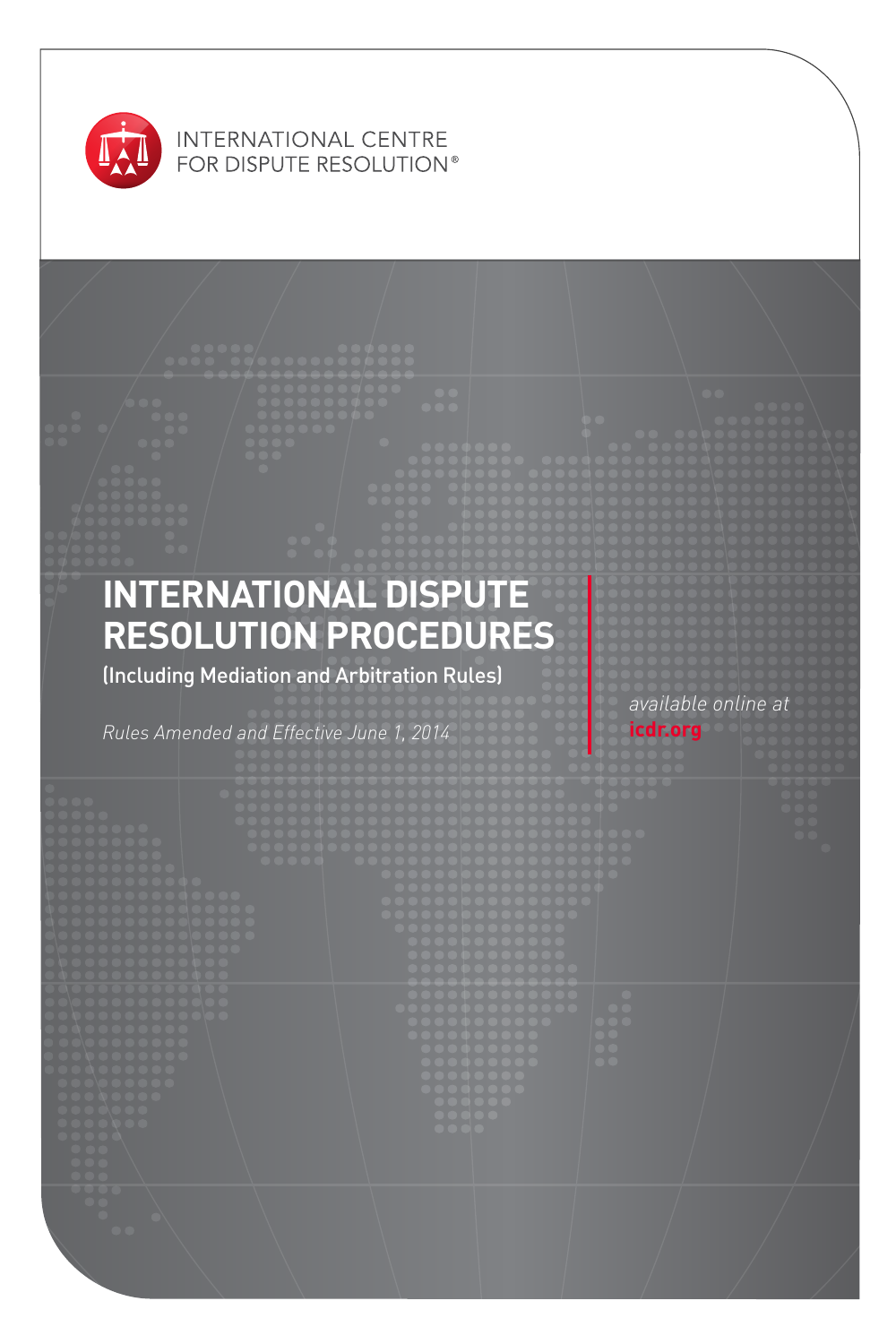# Table of Contents

| 7. Duties and Responsibilities of the Mediator11 |
|--------------------------------------------------|
|                                                  |
|                                                  |
|                                                  |
|                                                  |
|                                                  |
|                                                  |
|                                                  |
|                                                  |
|                                                  |
|                                                  |
|                                                  |
|                                                  |
|                                                  |
|                                                  |
|                                                  |
|                                                  |
|                                                  |
|                                                  |
|                                                  |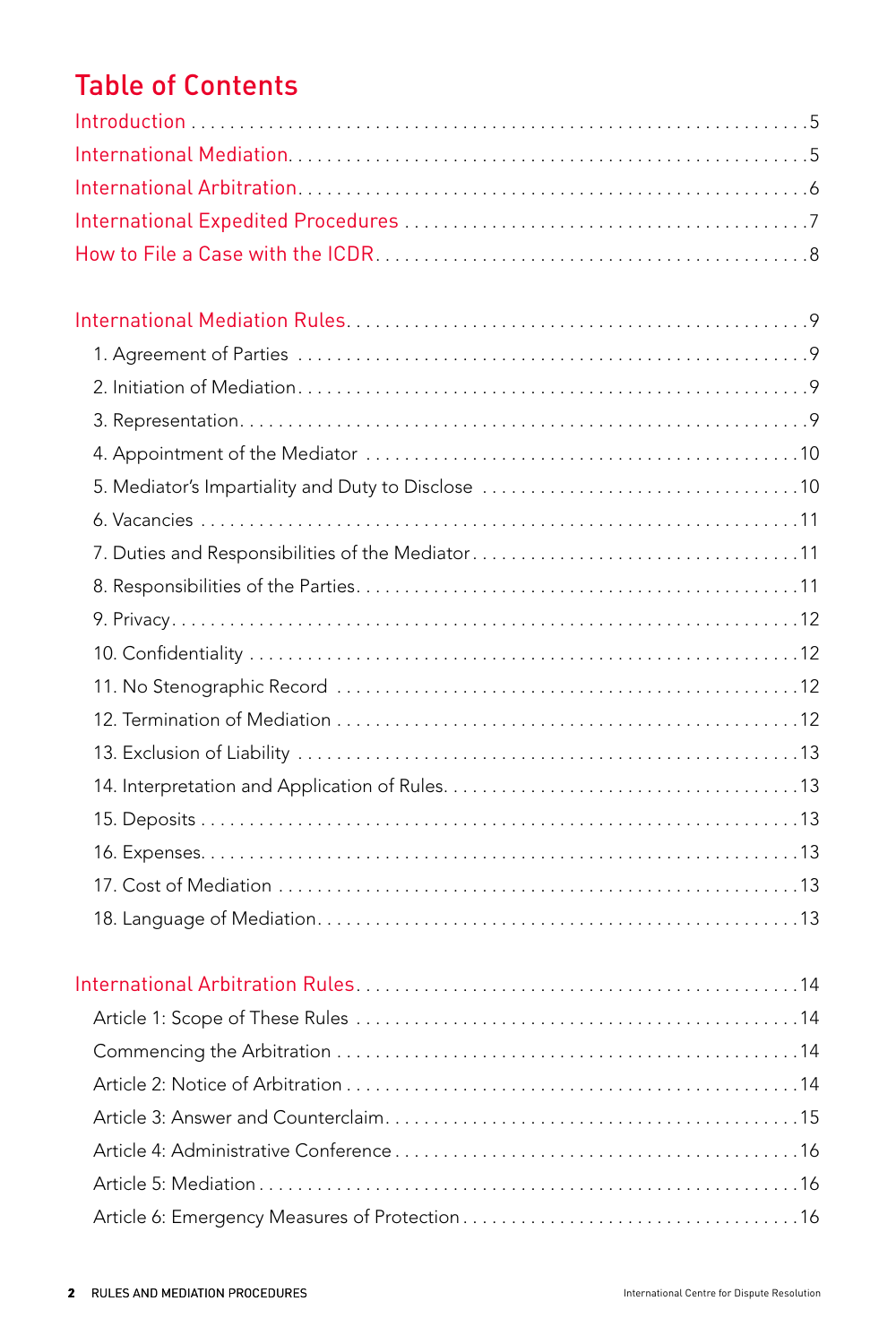| Article 9: Amendment or Supplement of Claim, Counterclaim, or Defense 19 |
|--------------------------------------------------------------------------|
|                                                                          |
|                                                                          |
|                                                                          |
|                                                                          |
| Article 13: Impartiality and Independence of Arbitrator 21               |
|                                                                          |
|                                                                          |
|                                                                          |
|                                                                          |
|                                                                          |
|                                                                          |
|                                                                          |
|                                                                          |
|                                                                          |
|                                                                          |
|                                                                          |
|                                                                          |
|                                                                          |
|                                                                          |
|                                                                          |
|                                                                          |
| Article 29: Awards, Orders, Decisions and Rulings28                      |
|                                                                          |
|                                                                          |
| Article 32: Settlement or Other Reasons for Termination 29               |
| Article 33: Interpretation and Correction of Award 30                    |
|                                                                          |
| Article 35: Fees and Expenses of Arbitral Tribunal31                     |
|                                                                          |
|                                                                          |
|                                                                          |
|                                                                          |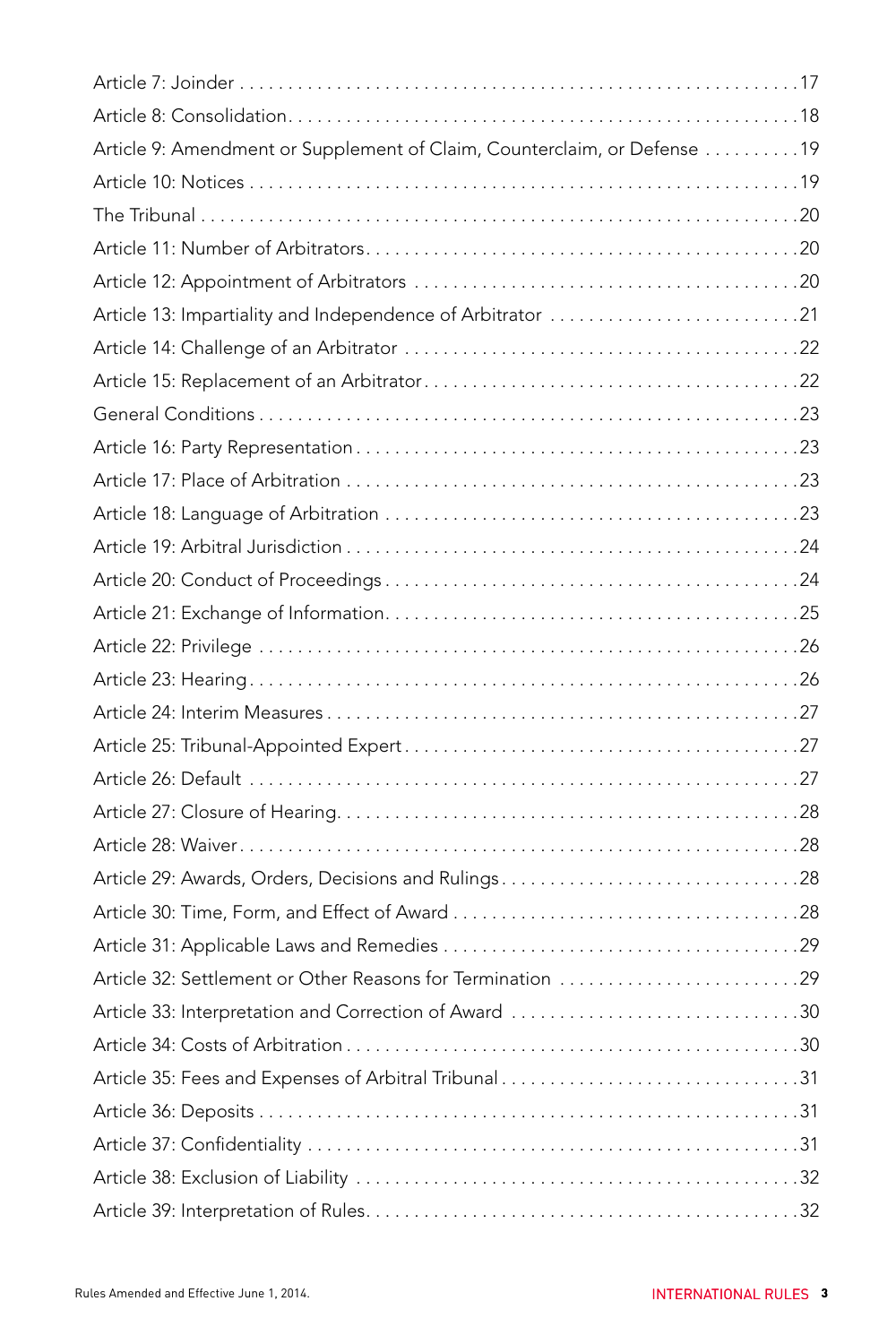| Article E-4: Objection to the Applicability of the Expedited Procedures33 |
|---------------------------------------------------------------------------|
| Article E-5: Changes of Claim or Counterclaim 33                          |
|                                                                           |
|                                                                           |
|                                                                           |
|                                                                           |
|                                                                           |
|                                                                           |

**4** RULES AND MEDIATION PROCEDURES **International Centre for Dispute Resolution**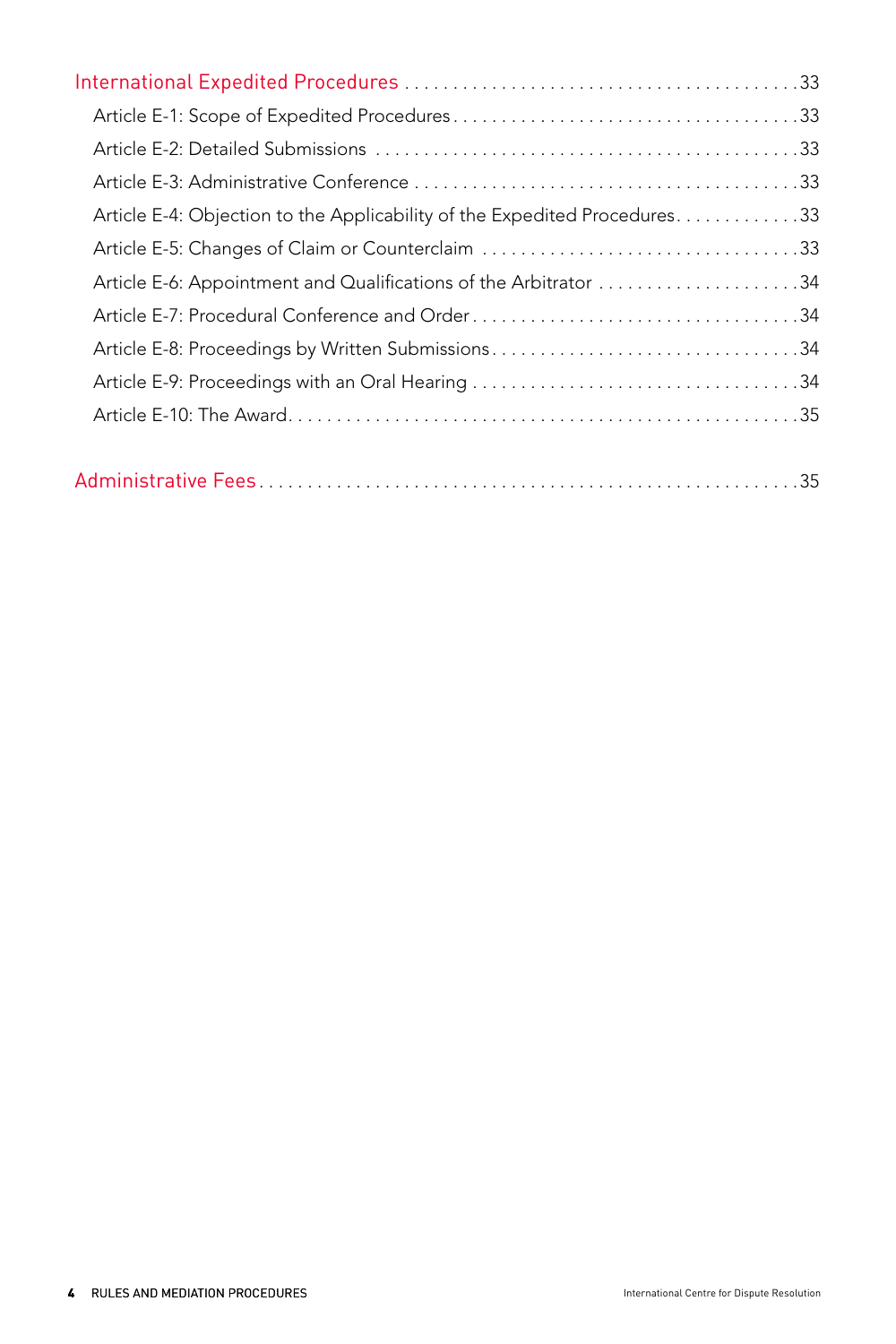# **International Dispute Resolution Procedures**

(Including Mediation and Arbitration Rules)

# Introduction

These Procedures are designed to provide a complete dispute resolution framework for disputing parties, their counsel, arbitrators, and mediators. They provide a balance between the autonomy of the parties to agree to the dispute resolution process they want and the need for process management by mediators and arbitrators.

The International Centre for Dispute Resolution® ("ICDR®") is the international division of the American Arbitration Association® ("AAA®"). The ICDR provides dispute resolution services around the world in locations chosen by the parties. ICDR arbitrations and mediations may be conducted in any language chosen by the parties. The ICDR Procedures reflect best international practices that are designed to deliver efficient, economic, and fair proceedings.

# International Mediation

The parties may seek to settle their dispute through mediation. Mediation may be scheduled independently of arbitration or concurrently with the scheduling of the arbitration. In mediation, an impartial and independent mediator assists the parties in reaching a settlement but does not have the authority to make a binding decision or award. The Mediation Rules that follow provide a framework for the mediation.

The following pre-dispute mediation clause may be included in contracts:

*In the event of any controversy or claim arising out of or relating to this contract, or a breach thereof, the parties hereto agree first to try and settle the dispute by mediation, administered by the International Centre for Dispute Resolution under its Mediation Rules, before resorting to arbitration, litigation, or some other dispute resolution procedure.*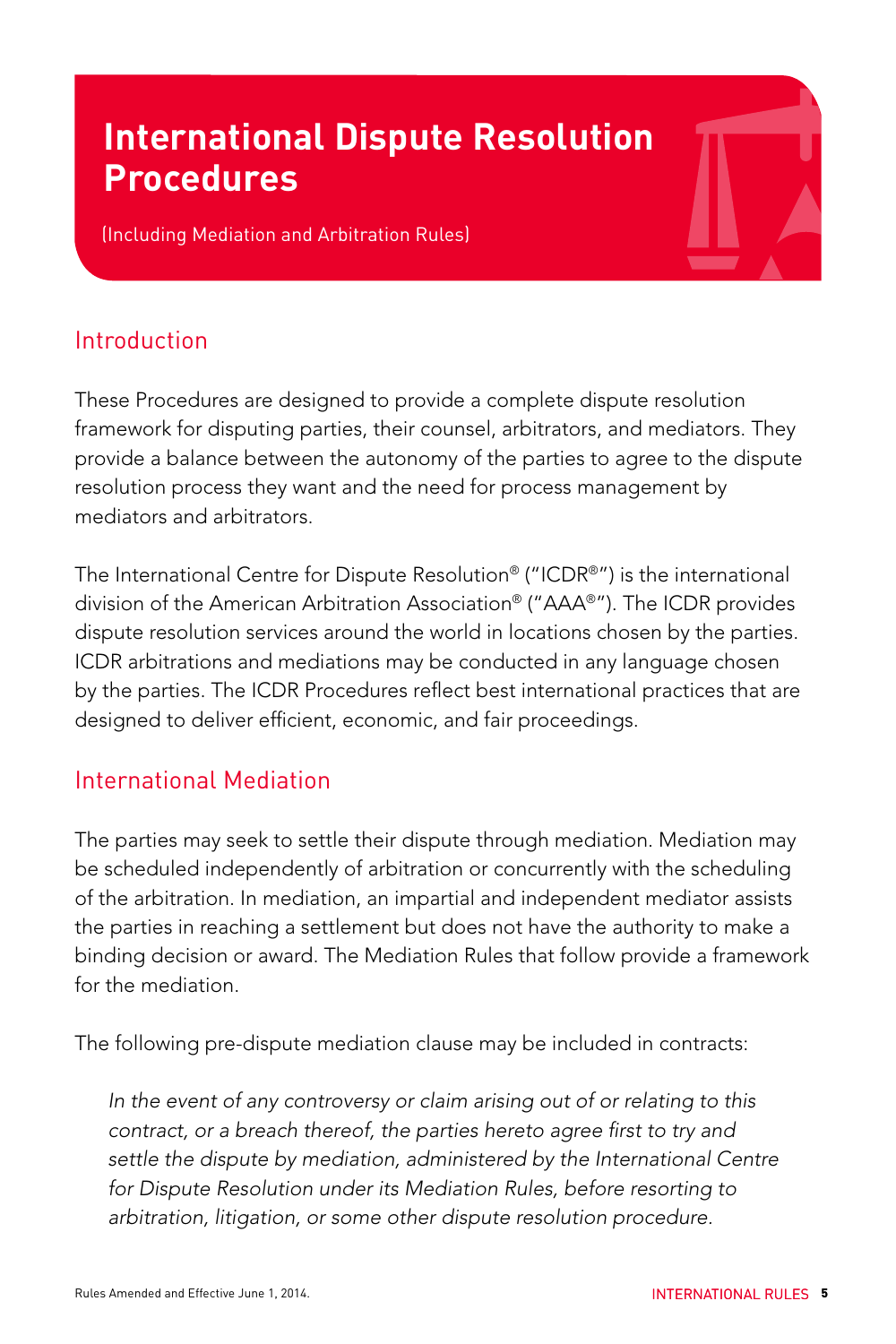The parties should consider adding:

- a. *The place of mediation shall be [city, (province or state), country]; and*
- **b.** The language(s) of the mediation shall be  $\blacksquare$ .

If the parties want to use a mediator to resolve an existing dispute, they may enter into the following submission agreement:

*The parties hereby submit the following dispute to mediation administered by the International Centre for Dispute Resolution in accordance with its International Mediation Rules. (The clause may also provide for the qualifications of the mediator(s), the place of mediation, and any other item of concern to the parties.)*

# International Arbitration

A dispute can be submitted to an arbitral tribunal for a final and binding decision. In ICDR arbitration, each party is given the opportunity to make a case presentation following the process provided by these Rules and the tribunal.

Parties can provide for arbitration of future disputes by inserting the following clause into their contracts:

*Any controversy or claim arising out of or relating to this contract, or the breach thereof, shall be determined by arbitration administered by the International Centre for Dispute Resolution in accordance with its International Arbitration Rules.*

The parties should consider adding:

- a. *The number of arbitrators shall be (one or three);*
- b. *The place of arbitration shall be [city, (province or state), country]; and*
- c. *The language(s) of the arbitration shall be \_\_\_\_\_\_\_\_\_\_\_\_\_\_\_\_.*

For more complete clause-drafting guidance, please refer to the *ICDR Guide to Drafting International Dispute Resolution Clauses* on the Clause Drafting page at www.icdr.org. When writing a clause or agreement for dispute resolution, the parties may choose to confer with the ICDR on useful options. Please see the contact information provided in *How to File a Case with the ICDR.*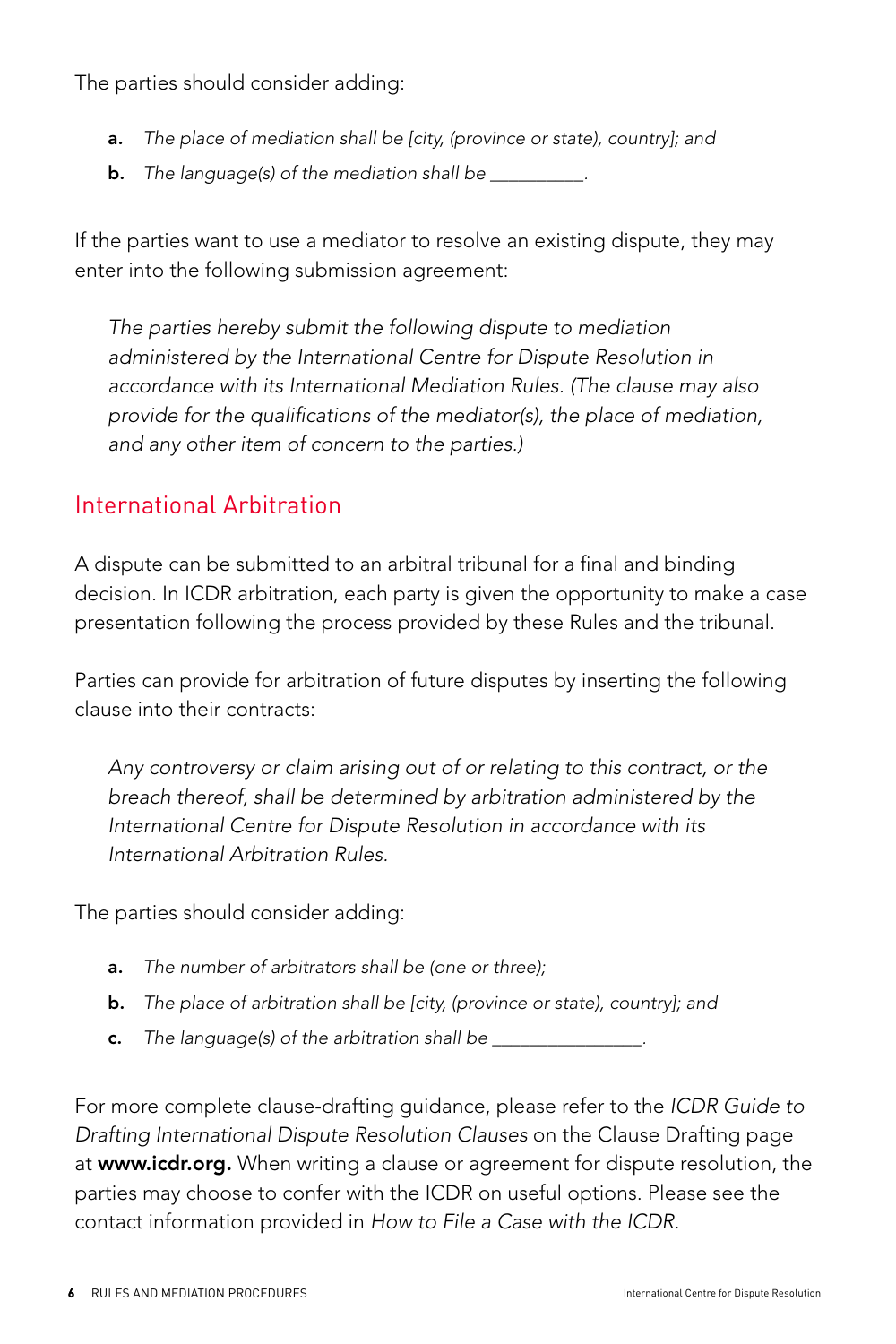# International Expedited Procedures

The Expedited Procedures provide parties with an expedited and simplified arbitration procedure designed to reduce the time and cost of an arbitration.

The Expedited Procedures shall apply in any case in which no disclosed claim or counterclaim exceeds USD \$250,000 exclusive of interest and the costs of arbitration. The parties may agree to the application of these Expedited Procedures on matters of any claim size.

Where parties intend that the Expedited Procedures shall apply regardless of the amount in dispute, they may consider the following clause:

*Any controversy or claim arising out of or relating to this contract, or the breach thereof, shall be determined by arbitration administered by the International Centre for Dispute Resolution in accordance with its International Expedited Procedures.*

The parties should consider adding:

- a. *The place of arbitration shall be (city, [province or state], country); and*
- b. *The language(s) of the arbitration shall be \_\_\_\_\_\_\_\_\_\_.*

Features of the International Expedited Procedures:

- Parties may choose to apply the Expedited Procedures to cases of any size;
- Comprehensive filing requirements;
- Expedited arbitrator appointment process with party input;
- Appointment from an experienced pool of arbitrators ready to serve on an expedited basis;
- Early preparatory conference call with the arbitrator requiring participation of parties and their representatives;
- Presumption that cases up to \$100,000 will be decided on documents only;
- Expedited schedule and limited hearing days, if any; and
- An award within 30 calendar days of the close of the hearing or the date established for the receipt of the parties' final statements and proofs.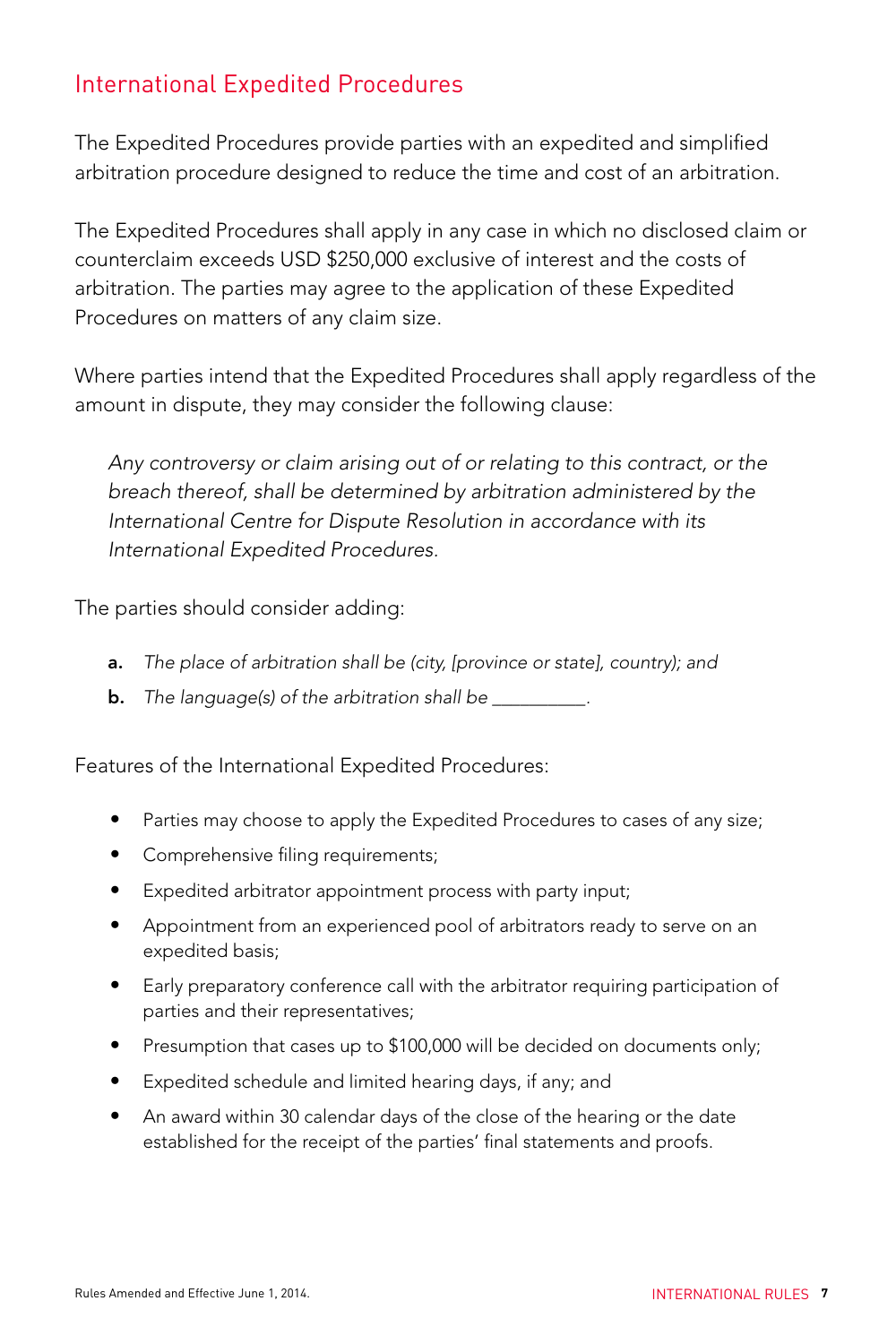Whenever a singular term is used in the International Mediation or International Arbitration Rules, such as "party," "claimant," or "arbitrator," that term shall include the plural if there is more than one such entity.

The English-language version of these Rules is the official text for questions of interpretation.

# How to File a Case with the ICDR

Parties initiating a case with the International Centre for Dispute Resolution or the American Arbitration Association may file online via AAAWebFile® (File & Manage a Case) at **www.icdr.org,** by mail, or facsimile (fax). For filing assistance, parties may contact the ICDR directly at any ICDR or AAA office.

#### Mail:

International Centre for Dispute Resolution Case Filing Services 1101 Laurel Oak Road, Suite 100 Voorhees, NJ, 08043 United States

AAAWebFile: www.icdr.org Email: casefiling@adr.org **Phone:** +1.856.435.6401 Fax: +1.212.484.4178 Toll-free phone in the U.S. and Canada: +1.877.495.4185 Toll- free fax in the U.S. and Canada: +1.877.304.8457

For further information about these Rules, visit the ICDR website at **www.icdr.org** or call +1.212.484.4181.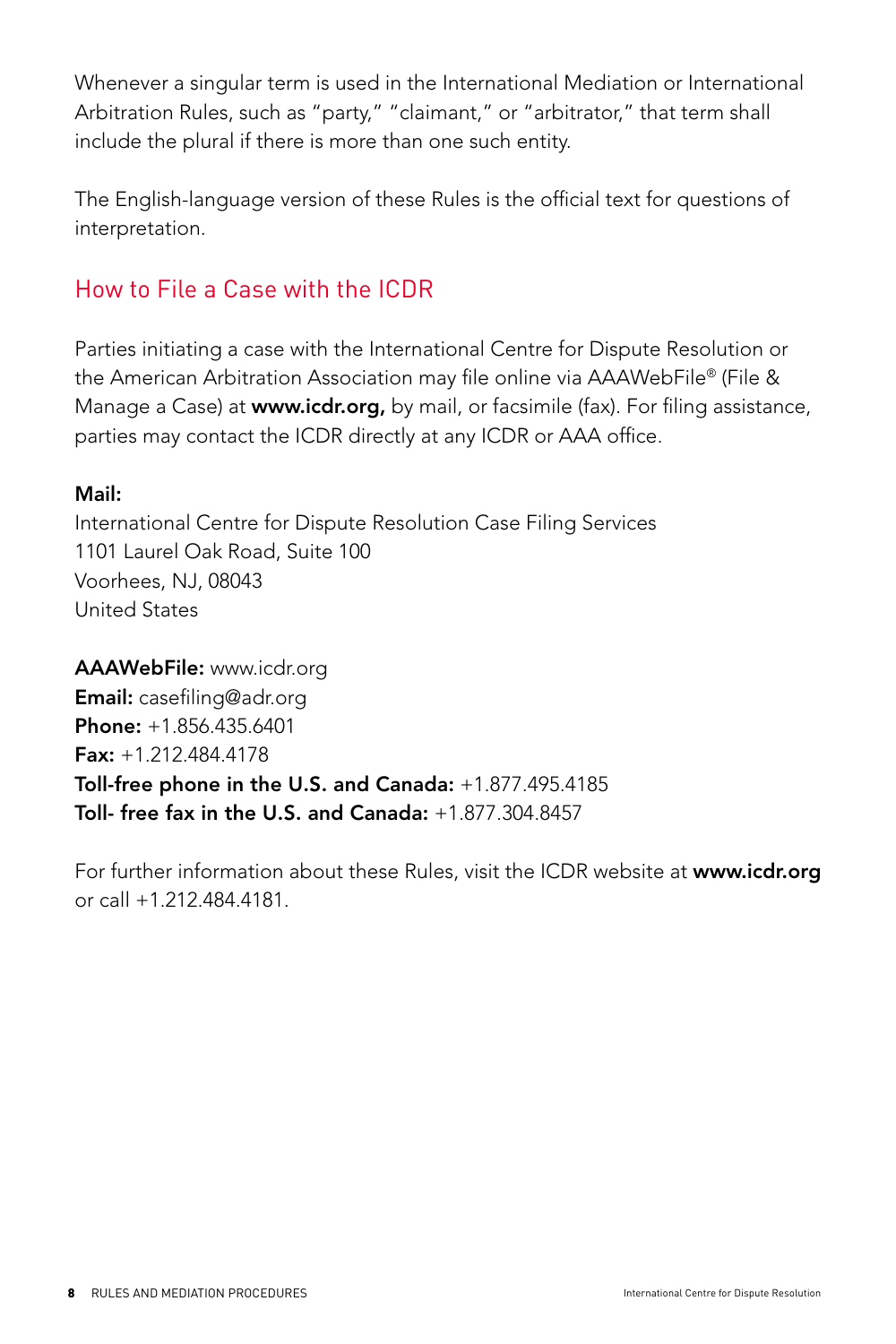# International Mediation Rules

# 1. Agreement of Parties

Whenever parties have agreed in writing to mediate disputes under these International Mediation Rules or have provided for mediation or conciliation of existing or future international disputes under the auspices of the International Centre for Dispute Resolution (ICDR), the international division of the American Arbitration Association (AAA), or the AAA without designating particular Rules, they shall be deemed to have made these Rules, as amended and in effect as of the date of the submission of the dispute, a part of their agreement. The parties by mutual agreement may vary any part of these Rules including, but not limited to, agreeing to conduct the mediation via telephone or other electronic or technical means.

# 2. Initiation of Mediation

- 1. Any party or parties to a dispute may initiate mediation under the ICDR's auspices by making a request for mediation to any ICDR or AAA office or case management center via telephone, email, regular mail, or fax. Requests for mediation may also be filed online via AAA WebFile at www.icdr.org.
- 2. The party initiating the mediation shall simultaneously notify the other party or parties of the request. The initiating party shall provide the following information to the ICDR and the other party or parties as applicable:
	- a. a copy of the mediation provision of the parties' contract or the parties' stipulation to mediate;
	- b. the names, regular mail addresses, email addresses, and telephone numbers of all parties to the dispute and representatives, if any, in the mediation;
	- c. a brief statement of the nature of the dispute and the relief requested;
	- d. any specific qualifications the mediator should possess.
- **3.** Where there is no preexisting stipulation or contract by which the parties have provided for mediation of existing or future disputes under the auspices of the ICDR, a party may request the ICDR to invite another party to participate in "mediation by voluntary submission." Upon receipt of such a request, the ICDR will contact the other party or parties involved in the dispute and attempt to obtain a submission to mediation.

#### 3. Representation

Subject to any applicable law, any party may be represented by persons of the party's choice. The names and addresses of such persons shall be communicated in writing to all parties and to the ICDR.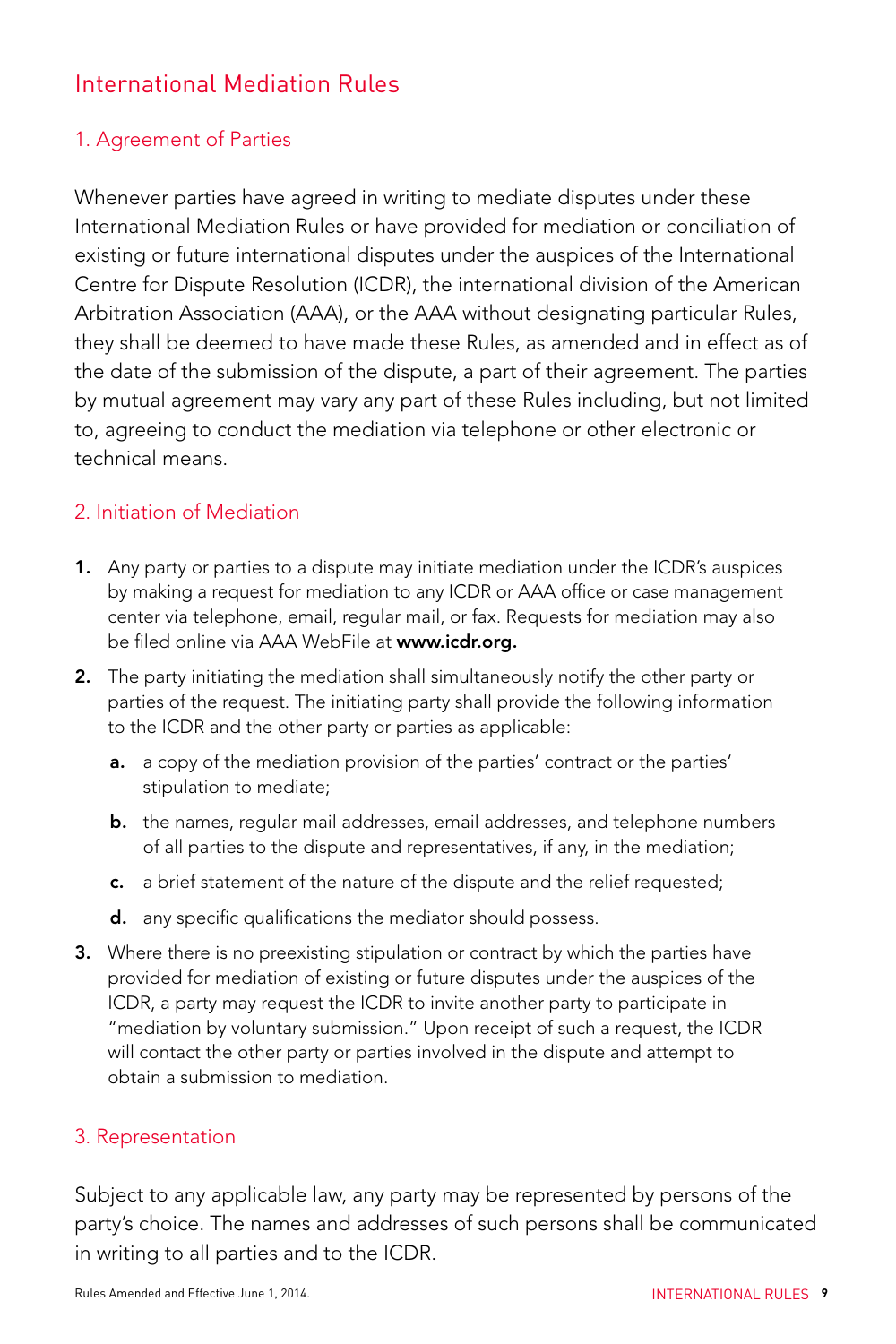# 4. Appointment of the Mediator

If the parties have not agreed to the appointment of a mediator and have not provided any other method of appointment, the mediator shall be appointed in the following manner:

- a. Upon receipt of a request for mediation, the ICDR will send to each party a list of mediators from the ICDR's Panel of Mediators. The parties are encouraged to agree to a mediator from the submitted list and to advise the ICDR of their agreement.
- b. If the parties are unable to agree upon a mediator, each party shall strike unacceptable names from the list, number the remaining names in order of preference, and return the list to the ICDR. If a party does not return the list within the time specified, all mediators on the list shall be deemed acceptable. From among the mediators who have been mutually approved by the parties, and in accordance with the designated order of mutual preference, the ICDR shall invite a mediator to serve.
- c. If the parties fail to agree on any of the mediators listed, or if acceptable mediators are unable to serve, or if for any other reason the appointment cannot be made from the submitted list, the ICDR shall have the authority to make the appointment from among other members of the Panel of Mediators without the submission of additional lists.

# 5. Mediator's Impartiality and Duty to Disclose

- 1. ICDR mediators are required to abide by the *Model Standards of Conduct for Mediators* in effect at the time a mediator is appointed to a case. Where there is a conflict between the *Model Standards* and any provision of these Mediation Rules, these Mediation Rules shall govern. The Standards require mediators to (i) decline a mediation if the mediator cannot conduct it in an impartial manner, and (ii) disclose, as soon as practicable, all actual and potential conflicts of interest that are reasonably known to the mediator and could reasonably be seen as raising a question about the mediator's impartiality.
- **2.** Prior to accepting an appointment, ICDR mediators are required to make a reasonable inquiry to determine whether there are any facts that a reasonable individual would consider likely to create a potential or actual conflict of interest for the mediator. ICDR mediators are required to disclose any circumstance likely to create a presumption of bias or prevent a resolution of the parties' dispute within the time frame desired by the parties. Upon receipt of such disclosures, the ICDR shall immediately communicate the disclosures to the parties for their comments.
- 3. The parties may, upon receiving disclosure of actual or potential conflicts of interest of the mediator, waive such conflicts and proceed with the mediation. In the event that a party disagrees as to whether the mediator shall serve, or in the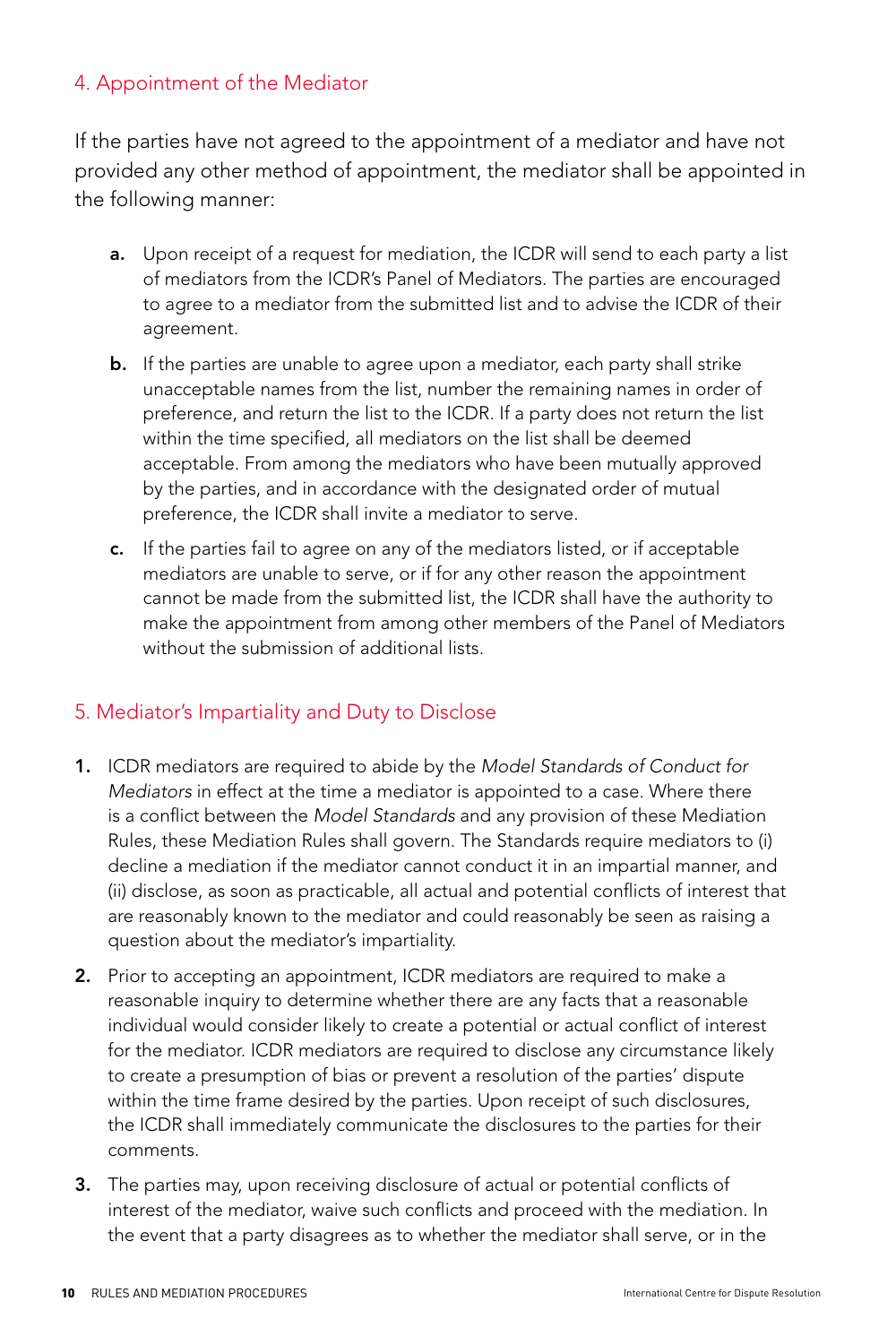event that the mediator's conflict of interest might reasonably be viewed as undermining the integrity of the mediation, the mediator shall be replaced.

#### 6. Vacancies

If any mediator shall become unwilling or unable to serve, the ICDR will appoint another mediator, unless the parties agree otherwise, in accordance with Rule 4.

# 7. Duties and Responsibilities of the Mediator

- 1. The mediator shall conduct the mediation based on the principle of party self-determination. Self-determination is the act of coming to a voluntary, un-coerced decision in which each party makes free and informed choices as to process and outcome.
- 2. The mediator is authorized to conduct separate or *ex parte* meetings and other communications with the parties and/or their representatives, before, during, and after any scheduled mediation conference. Such communications may be conducted via telephone, in writing, via email, online, in person, or otherwise.
- 3. The parties are encouraged to exchange all documents pertinent to the relief requested. The mediator may request the exchange of memoranda on issues, including the underlying interests and the history of the parties' negotiations. Information that a party wishes to keep confidential may be sent to the mediator, as necessary, in a separate communication with the mediator.
- 4. The mediator does not have the authority to impose a settlement on the parties but will attempt to help them reach a satisfactory resolution of their dispute. Subject to the discretion of the mediator, the mediator may make oral or written recommendations for settlement to a party privately or, if the parties agree, to all parties jointly.
- 5. In the event that a complete settlement of all or some issues in dispute is not achieved within the scheduled mediation conference(s), the mediator may continue to communicate with the parties for a period of time in an ongoing effort to facilitate a complete settlement.
- 6. The mediator is not a legal representative of any party and has no fiduciary duty to any party.

# 8. Responsibilities of the Parties

- 1. The parties shall ensure that appropriate representatives of each party having authority to consummate a settlement attend the mediation conference.
- 2. Prior to and during the scheduled mediation conference(s), the parties and their representatives shall, as appropriate to each party's circumstances, exercise their best efforts to prepare for and engage in a meaningful and productive mediation.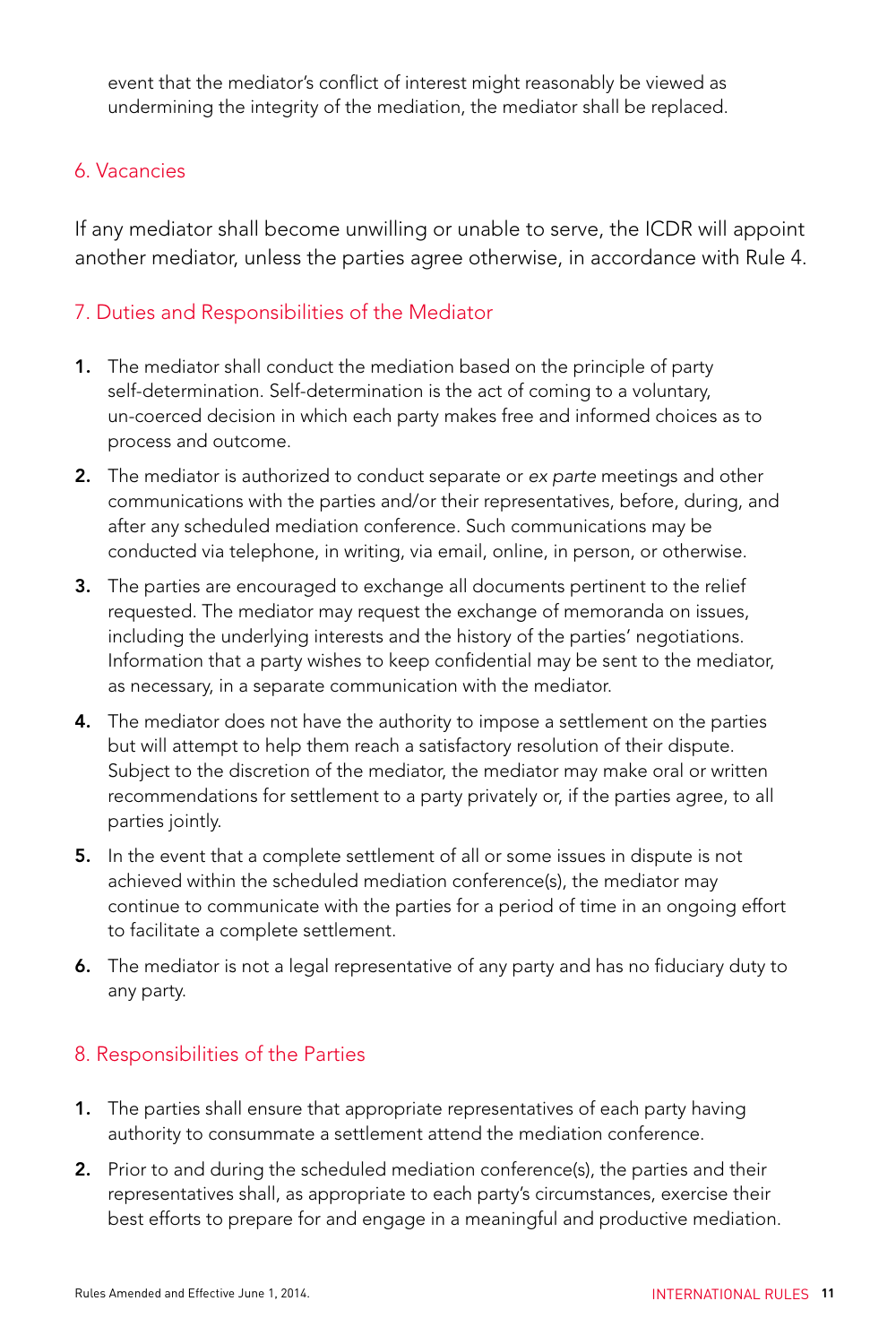# 9. Privacy

Mediation conferences and related mediation communications are private proceedings. The parties and their representatives may attend mediation conferences. Other persons may attend only with the permission of the parties and with the consent of the mediator.

# 10. Confidentiality

- 1. Subject to applicable law or the parties' agreement, confidential information disclosed to a mediator by the parties or by other participants (witnesses) in the course of the mediation shall not be divulged by the mediator. The mediator shall maintain the confidentiality of all information obtained in the mediation, and all records, reports, or other documents received by a mediator while serving in that capacity shall be confidential.
- 2. The mediator shall not be compelled to divulge such records or to testify in regard to the mediation in any adversary proceeding or judicial forum.
- 3. The parties shall maintain the confidentiality of the mediation and shall not rely on, or introduce as evidence in any arbitral, judicial, or other proceeding the following, unless agreed to by the parties or required by applicable law:
	- a. views expressed or suggestions made by a party or other participant with respect to a possible settlement of the dispute;
	- **b.** admissions made by a party or other participant in the course of the mediation proceedings;
	- c. proposals made or views expressed by the mediator; or
	- d. the fact that a party had or had not indicated willingness to accept a proposal for settlement made by the mediator.

#### 11. No Stenographic Record

There shall be no stenographic record of the mediation process.

#### 12. Termination of Mediation

The mediation shall be terminated:

- a. by the execution of a settlement agreement by the parties; or
- b. by a written or verbal declaration of the mediator to the effect that further efforts at mediation would not contribute to a resolution of the parties' dispute; or
- c. by a written or verbal declaration of all parties to the effect that the mediation proceedings are terminated; or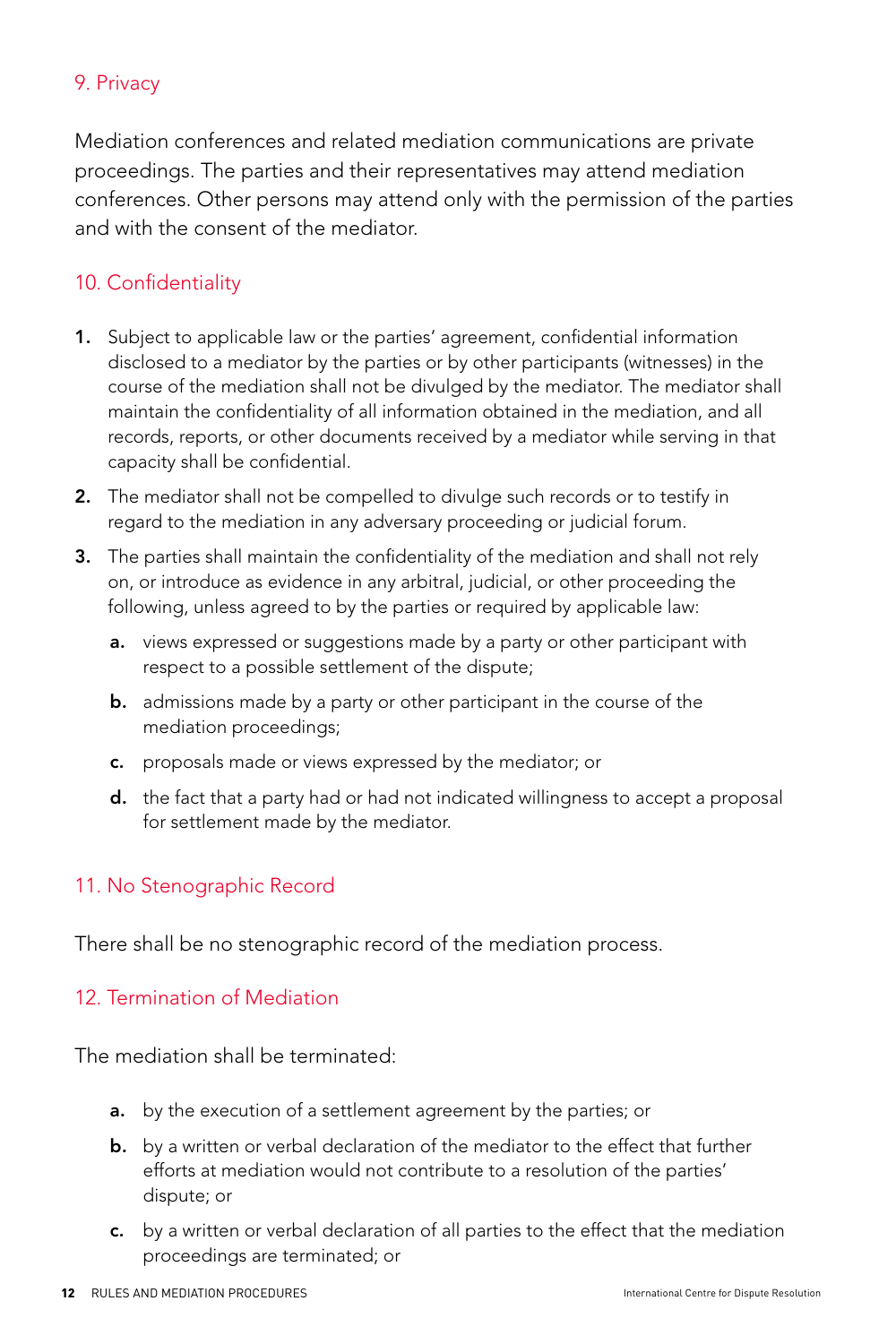d. when there has been no communication between the mediator and any party or party's representative for 21 days following the conclusion of the mediation conference.

# 13. Exclusion of Liability

Neither the ICDR nor any mediator is a necessary party in judicial proceedings relating to the mediation. Neither the ICDR nor any mediator shall be liable to any party for any error, act, or omission in connection with any mediation conducted under these Rules.

#### 14. Interpretation and Application of Rules

The mediator shall interpret and apply these Rules insofar as they relate to the mediator's duties and responsibilities. All other Rules shall be interpreted and applied by the ICDR.

# 15. Deposits

Unless otherwise directed by the mediator, the ICDR will require the parties to deposit in advance of the mediation conference such sums of money as it, in consultation with the mediator, deems necessary to cover the costs and expenses of the mediation and shall render an accounting to the parties and return any unexpended balance at the conclusion of the mediation.

#### 16. Expenses

All expenses of the mediation, including required travel and other expenses or charges of the mediator, shall be borne equally by the parties unless they agree otherwise. The expenses of participants for either side shall be paid by the party requesting the attendance of such participants.

# 17. Cost of Mediation

# *FOR THE CURRENT ADMINISTRATIVE FEE SCHEDULE, PLEASE VISIT www.adr.org/internationalfeeschedule.*

#### 18. Language of Mediation

If the parties have not agreed otherwise, the language(s) of the mediation shall be that of the documents containing the mediation agreement.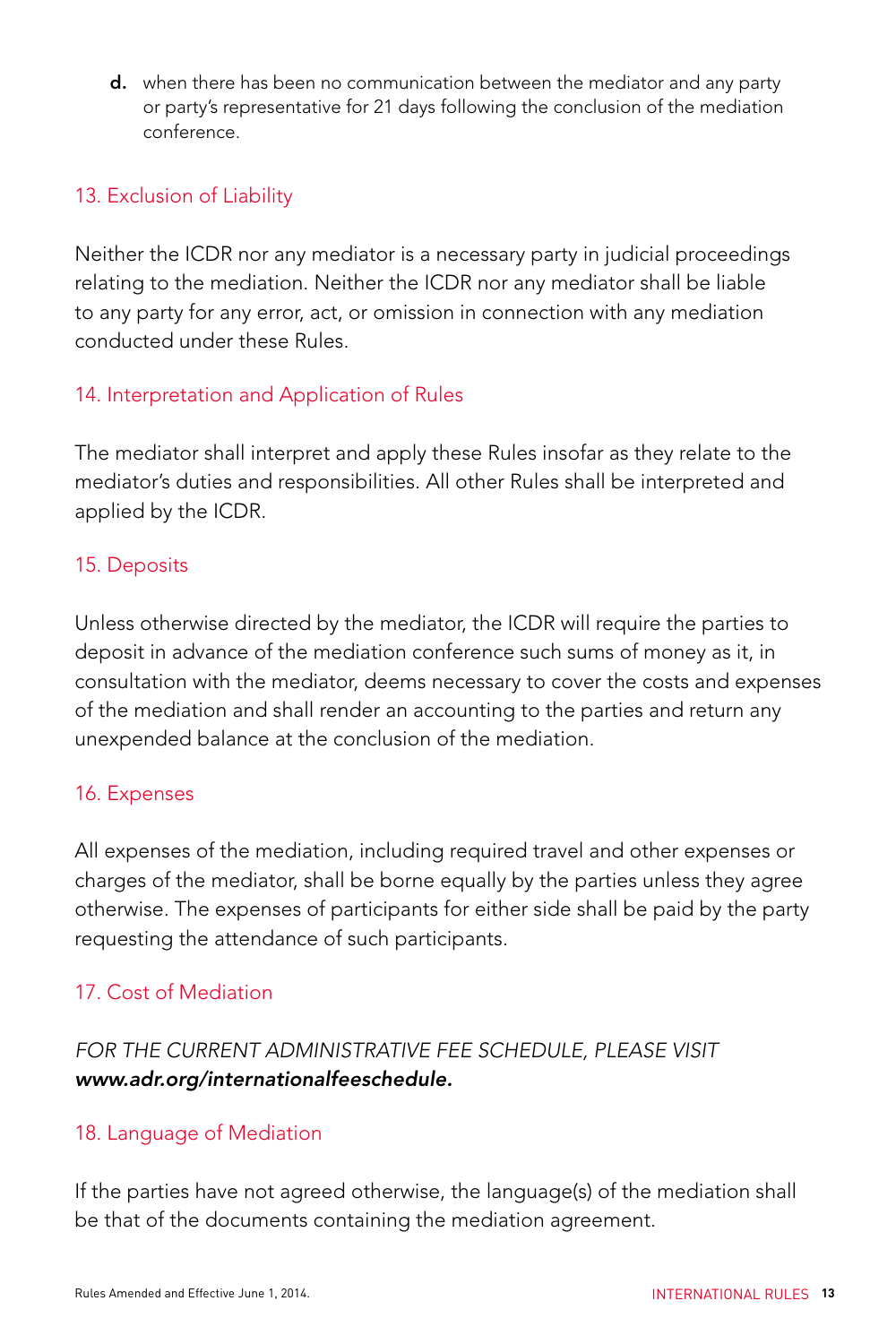# International Arbitration Rules

# Article 1: Scope of These Rules

- 1. Where parties have agreed to arbitrate disputes under these International Arbitration Rules ("Rules"), or have provided for arbitration of an international dispute by the International Centre for Dispute Resolution (ICDR) or the American Arbitration Association (AAA) without designating particular rules, the arbitration shall take place in accordance with these Rules as in effect at the date of commencement of the arbitration, subject to modifications that the parties may adopt in writing. The ICDR is the Administrator of these Rules.
- 2. These Rules govern the arbitration, except that, where any such rule is in conflict with any provision of the law applicable to the arbitration from which the parties cannot derogate, that provision shall prevail.
- 3. When parties agree to arbitrate under these Rules, or when they provide for arbitration of an international dispute by the ICDR or the AAA without designating particular rules, they thereby authorize the ICDR to administer the arbitration. These Rules specify the duties and responsibilities of the ICDR, a division of the AAA, as the Administrator. The Administrator may provide services through any of the ICDR's case management offices or through the facilities of the AAA or arbitral institutions with which the ICDR or the AAA has agreements of cooperation. Arbitrations administered under these Rules shall be administered only by the ICDR or by an individual or organization authorized by the ICDR to do so.
- 4. Unless the parties agree or the Administrator determines otherwise, the International Expedited Procedures shall apply in any case in which no disclosed claim or counterclaim exceeds USD \$250,000 exclusive of interest and the costs of arbitration. The parties may also agree to use the International Expedited Procedures in other cases. The International Expedited Procedures shall be applied as described in Articles E-1 through E-10 of these Rules, in addition to any other portion of these Rules that is not in conflict with the Expedited Procedures. Where no party's claim or counterclaim exceeds USD \$100,000 exclusive of interest, attorneys' fees, and other arbitration costs, the dispute shall be resolved by written submissions only unless the arbitrator determines that an oral hearing is necessary.

#### Commencing the Arbitration

#### Article 2: Notice of Arbitration

1. The party initiating arbitration ("Claimant") shall, in compliance with Article 10, give written Notice of Arbitration to the Administrator and at the same time to the party against whom a claim is being made ("Respondent"). The Claimant may also initiate the arbitration through the Administrator's online filing system located at www.icdr.org.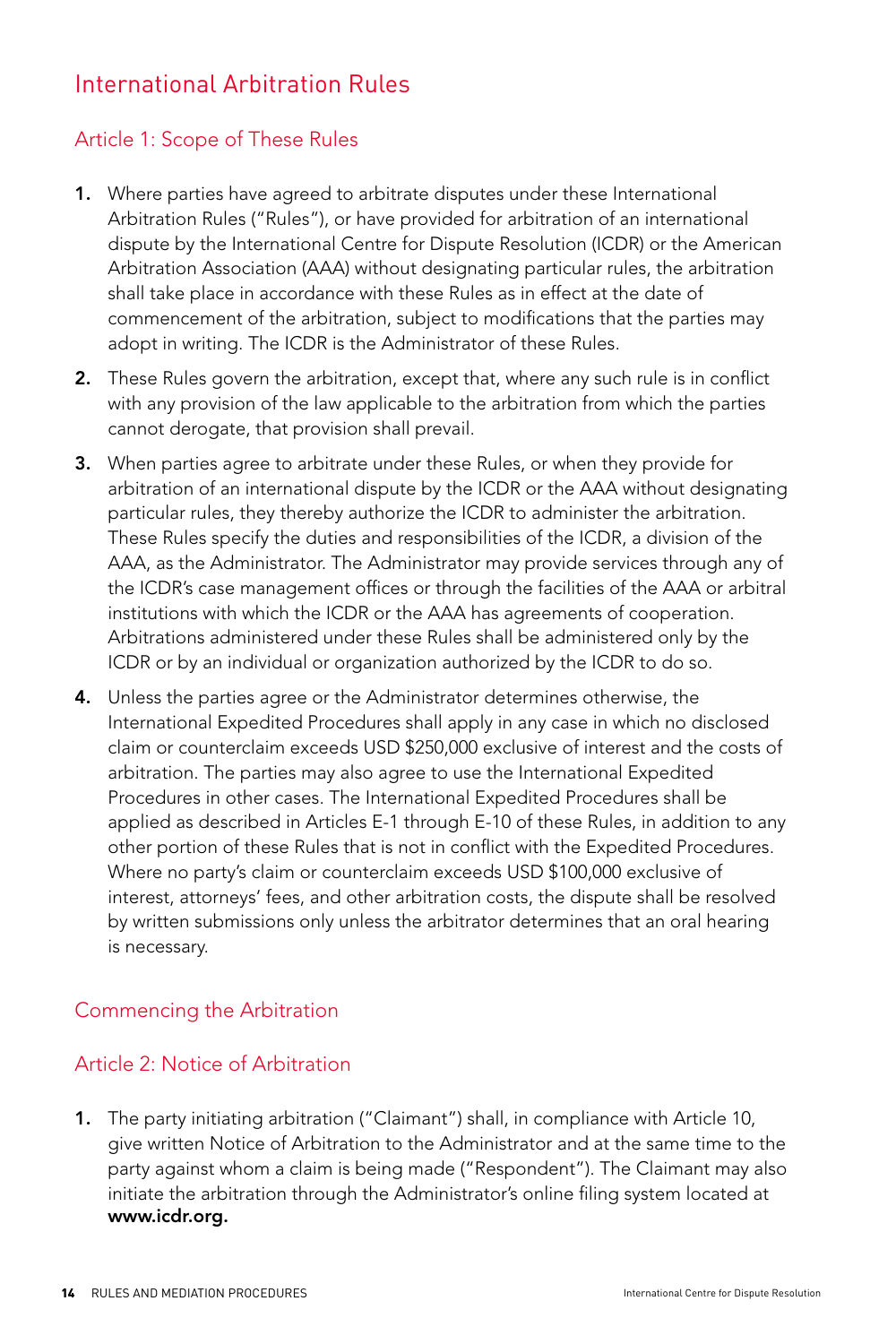- 2. The arbitration shall be deemed to commence on the date on which the Administrator receives the Notice of Arbitration.
- **3.** The Notice of Arbitration shall contain the following information:
	- a. a demand that the dispute be referred to arbitration;
	- b. the names, addresses, telephone numbers, fax numbers, and email addresses of the parties and, if known, of their representatives;
	- c. a copy of the entire arbitration clause or agreement being invoked, and, where claims are made under more than one arbitration agreement, a copy of the arbitration agreement under which each claim is made;
	- d. a reference to any contract out of or in relation to which the dispute arises;
	- e. a description of the claim and of the facts supporting it;
	- f. the relief or remedy sought and any amount claimed; and
	- g. optionally, proposals, consistent with any prior agreement between or among the parties, as to the means of designating the arbitrators, the number of arbitrators, the place of arbitration, the language(s) of the arbitration, and any interest in mediating the dispute.
- **4.** The Notice of Arbitration shall be accompanied by the appropriate filing fee.
- 5. Upon receipt of the Notice of Arbitration, the Administrator shall communicate with all parties with respect to the arbitration and shall acknowledge the commencement of the arbitration.

# Article 3: Answer and Counterclaim

- 1. Within 30 days after the commencement of the arbitration, Respondent shall submit to Claimant, to any other parties, and to the Administrator a written Answer to the Notice of Arbitration.
- 2. At the time Respondent submits its Answer, Respondent may make any counterclaims covered by the agreement to arbitrate or assert any setoffs and Claimant shall within 30 days submit to Respondent, to any other parties, and to the Administrator a written Answer to the counterclaim or setoffs.
- 3. A counterclaim or setoff shall contain the same information required of a Notice of Arbitration under Article 2(3) and shall be accompanied by the appropriate filing fee.
- **4.** Respondent shall within 30 days after the commencement of the arbitration submit to Claimant, to any other parties, and to the Administrator a response to any proposals by Claimant not previously agreed upon, or submit its own proposals, consistent with any prior agreement between or among the parties, as to the means of designating the arbitrators, the number of arbitrators, the place of the arbitration, the language(s) of the arbitration, and any interest in mediating the dispute.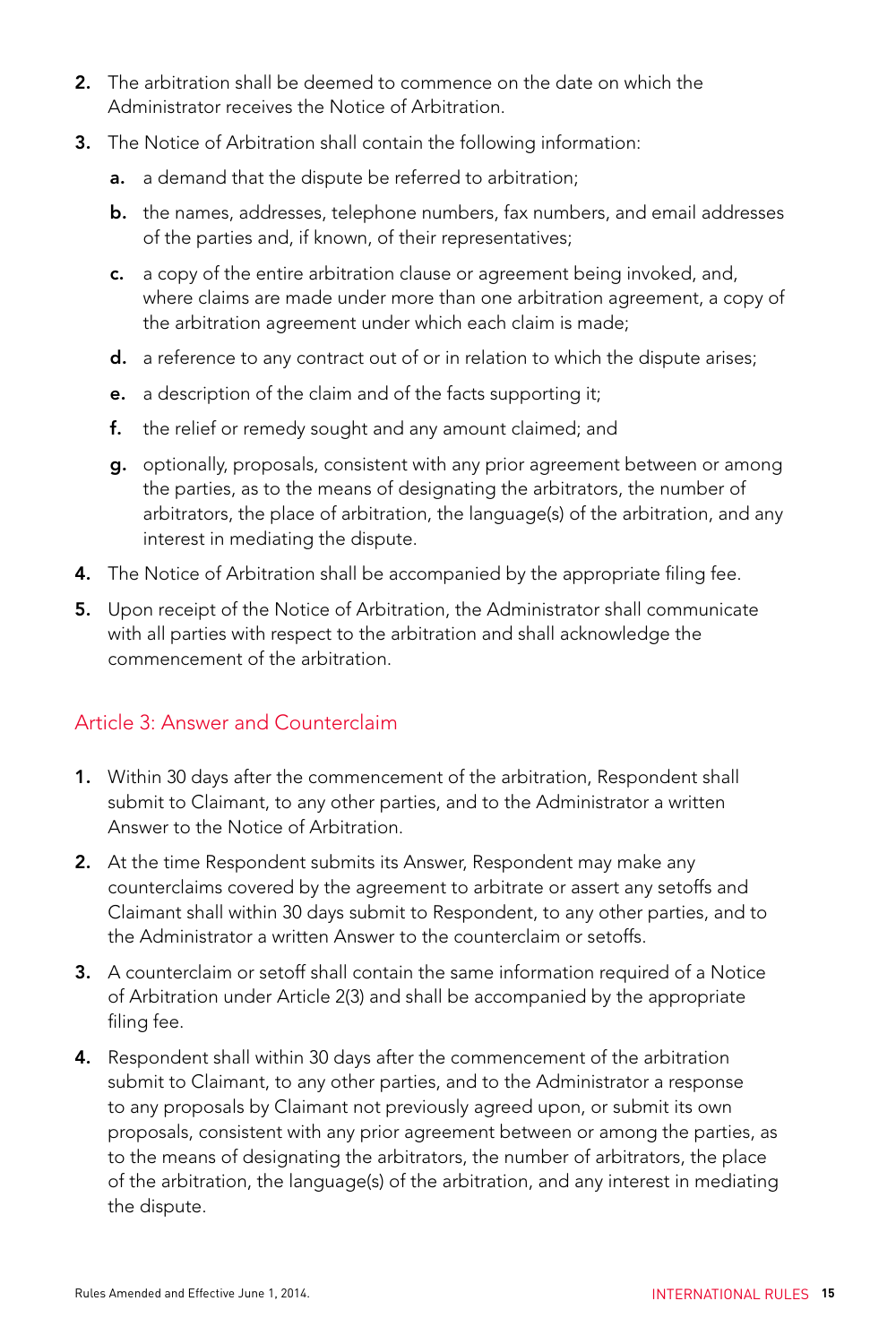- 5. The arbitral tribunal, or the Administrator if the tribunal has not yet been constituted, may extend any of the time limits established in this Article if it considers such an extension justified.
- 6. Failure of Respondent to submit an Answer shall not preclude the arbitration from proceeding.
- 7. In arbitrations with multiple parties, Respondent may make claims or assert setoffs against another Respondent and Claimant may make claims or assert setoffs against another Claimant in accordance with the provisions of this Article 3.

# Article 4: Administrative Conference

The Administrator may conduct an administrative conference before the arbitral tribunal is constituted to facilitate party discussion and agreement on issues such as arbitrator selection, mediating the dispute, process efficiencies, and any other administrative matters.

# Article 5: Mediation

Following the time for submission of an Answer, the Administrator may invite the parties to mediate in accordance with the ICDR's International Mediation Rules. At any stage of the proceedings, the parties may agree to mediate in accordance with the ICDR's International Mediation Rules. Unless the parties agree otherwise, the mediation shall proceed concurrently with arbitration and the mediator shall not be an arbitrator appointed to the case.

# Article 6: Emergency Measures of Protection

- 1. A party may apply for emergency relief before the constitution of the arbitral tribunal by submitting a written notice to the Administrator and to all other parties setting forth the nature of the relief sought, the reasons why such relief is required on an emergency basis, and the reasons why the party is entitled to such relief. The notice shall be submitted concurrent with or following the submission of a Notice of Arbitration. Such notice may be given by email, or as otherwise permitted by Article 10, and must include a statement certifying that all parties have been notified or an explanation of the steps taken in good faith to notify all parties.
- 2. Within one business day of receipt of the notice as provided in Article 6(1), the Administrator shall appoint a single emergency arbitrator. Prior to accepting appointment, a prospective emergency arbitrator shall, in accordance with Article 13, disclose to the Administrator any circumstances that may give rise to justifiable doubts as to the arbitrator's impartiality or independence. Any challenge to the appointment of the emergency arbitrator must be made within one business day of the communication by the Administrator to the parties of the appointment of the emergency arbitrator and the circumstances disclosed.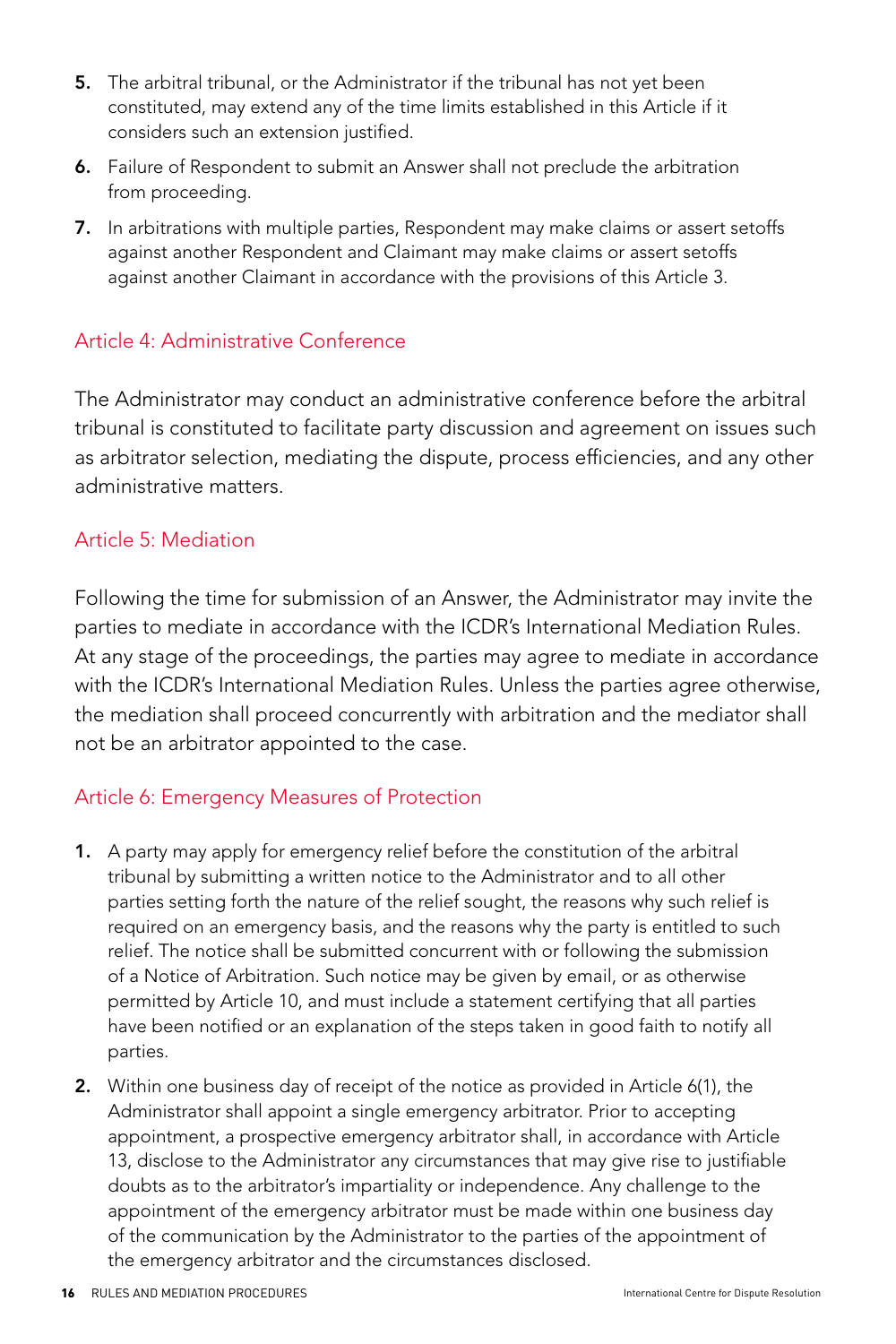- **3.** The emergency arbitrator shall as soon as possible, and in any event within two business days of appointment, establish a schedule for consideration of the application for emergency relief. Such schedule shall provide a reasonable opportunity to all parties to be heard and may provide for proceedings by telephone, video, written submissions, or other suitable means, as alternatives to an in-person hearing. The emergency arbitrator shall have the authority vested in the arbitral tribunal under Article 19, including the authority to rule on her/his own jurisdiction, and shall resolve any disputes over the applicability of this Article.
- 4. The emergency arbitrator shall have the power to order or award any interim or conservancy measures that the emergency arbitrator deems necessary, including injunctive relief and measures for the protection or conservation of property. Any such measures may take the form of an interim award or of an order. The emergency arbitrator shall give reasons in either case. The emergency arbitrator may modify or vacate the interim award or order. Any interim award or order shall have the same effect as an interim measure made pursuant to Article 24 and shall be binding on the parties when rendered. The parties shall undertake to comply with such an interim award or order without delay.
- 5. The emergency arbitrator shall have no further power to act after the arbitral tribunal is constituted. Once the tribunal has been constituted, the tribunal may reconsider, modify, or vacate the interim award or order of emergency relief issued by the emergency arbitrator. The emergency arbitrator may not serve as a member of the tribunal unless the parties agree otherwise.
- 6. Any interim award or order of emergency relief may be conditioned on provision of appropriate security by the party seeking such relief.
- 7. A request for interim measures addressed by a party to a judicial authority shall not be deemed incompatible with this Article 6 or with the agreement to arbitrate or a waiver of the right to arbitrate.
- 8. The costs associated with applications for emergency relief shall be addressed by the emergency arbitrator, subject to the power of the arbitral tribunal to determine finally the allocation of such costs.

#### Article 7: Joinder

- 1. A party wishing to join an additional party to the arbitration shall submit to the Administrator a Notice of Arbitration against the additional party. No additional party may be joined after the appointment of any arbitrator, unless all parties, including the additional party, otherwise agree. The party wishing to join the additional party shall, at that same time, submit the Notice of Arbitration to the additional party and all other parties. The date on which such Notice of Arbitration is received by the Administrator shall be deemed to be the date of the commencement of arbitration against the additional party. Any joinder shall be subject to the provisions of Articles 12 and 19.
- 2. The request for joinder shall contain the same information required of a Notice of Arbitration under Article 2(3) and shall be accompanied by the appropriate filing fee.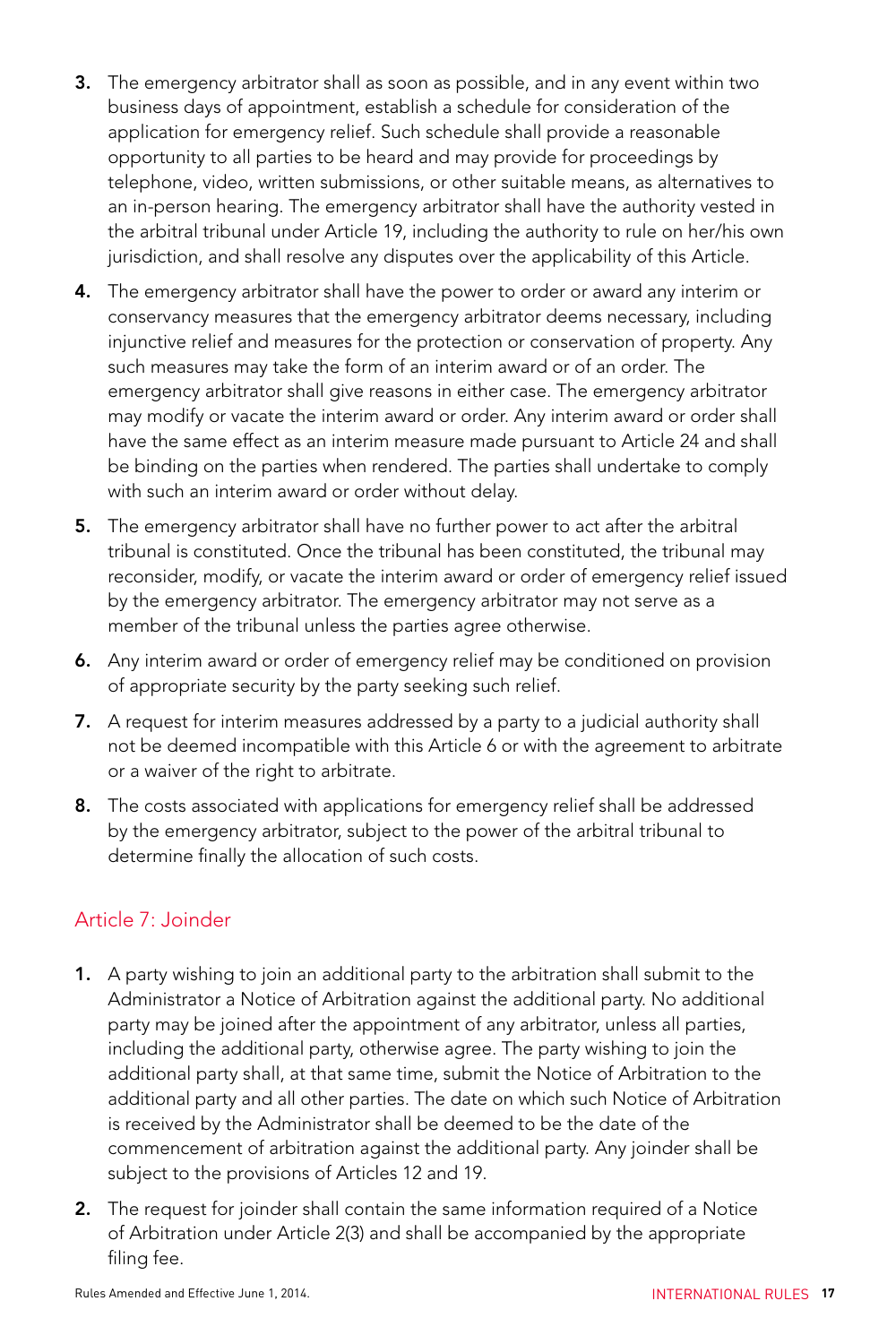- 3. The additional party shall submit an Answer in accordance with the provisions of Article 3.
- 4. The additional party may make claims, counterclaims, or assert setoffs against any other party in accordance with the provisions of Article 3.

#### Article 8: Consolidation

- 1. At the request of a party, the Administrator may appoint a consolidation arbitrator, who will have the power to consolidate two or more arbitrations pending under these Rules, or these and other arbitration rules administered by the AAA or ICDR, into a single arbitration where:
	- a. the parties have expressly agreed to consolidation; or
	- b. all of the claims and counterclaims in the arbitrations are made under the same arbitration agreement; or
	- c. the claims, counterclaims, or setoffs in the arbitrations are made under more than one arbitration agreement; the arbitrations involve the same parties; the disputes in the arbitrations arise in connection with the same legal relationship; and the consolidation arbitrator finds the arbitration agreements to be compatible.
- 2. A consolidation arbitrator shall be appointed as follows:
	- a. The Administrator shall notify the parties in writing of its intention to appoint a consolidation arbitrator and invite the parties to agree upon a procedure for the appointment of a consolidation arbitrator.
	- **b.** If the parties have not within 15 days of such notice agreed upon a procedure for appointment of a consolidation arbitrator, the Administrator shall appoint the consolidation arbitrator.
	- c. Absent the agreement of all parties, the consolidation arbitrator shall not be an arbitrator who is appointed to any pending arbitration subject to potential consolidation under this Article.
	- d. The provisions of Articles 13-15 of these Rules shall apply to the appointment of the consolidation arbitrator.
- 3. In deciding whether to consolidate, the consolidation arbitrator shall consult the parties and may consult the arbitral tribunal(s) and may take into account all relevant circumstances, including:
	- a. applicable law;
	- **b.** whether one or more arbitrators have been appointed in more than one of the arbitrations and, if so, whether the same or different persons have been appointed;
	- c. the progress already made in the arbitrations;
	- d. whether the arbitrations raise common issues of law and/or facts; and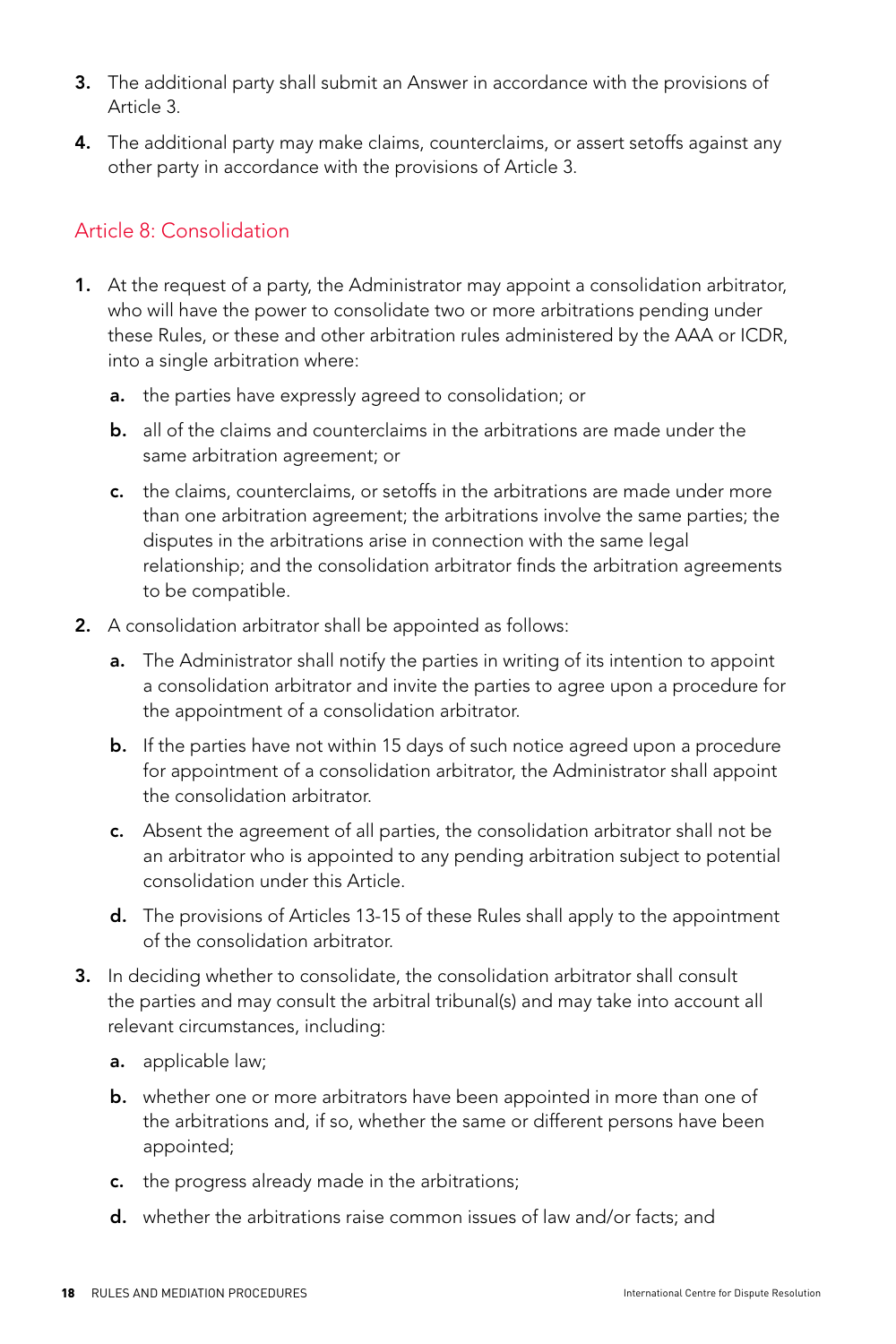- e. whether the consolidation of the arbitrations would serve the interests of justice and efficiency.
- 4. The consolidation arbitrator may order that any or all arbitrations subject to potential consolidation be stayed pending a ruling on a request for consolidation.
- 5. When arbitrations are consolidated, they shall be consolidated into the arbitration that commenced first, unless otherwise agreed by all parties or the consolidation arbitrator finds otherwise.
- 6. Where the consolidation arbitrator decides to consolidate an arbitration with one or more other arbitrations, each party in those arbitrations shall be deemed to have waived its right to appoint an arbitrator. The consolidation arbitrator may revoke the appointment of any arbitrators and may select one of the previously-appointed tribunals to serve in the consolidated proceeding. The Administrator shall, as necessary, complete the appointment of the tribunal in the consolidated proceeding. Absent the agreement of all parties, the consolidation arbitrator shall not be appointed in the consolidated proceeding.
- 7. The decision as to consolidation, which need not include a statement of reasons, shall be rendered within 15 days of the date for final submissions on consolidation.

# Article 9: Amendment or Supplement of Claim, Counterclaim, or Defense

Any party may amend or supplement its claim, counterclaim, setoff, or defense unless the arbitral tribunal considers it inappropriate to allow such amendment or supplement because of the party's delay in making it, prejudice to the other parties, or any other circumstances. A party may not amend or supplement a claim or counterclaim if the amendment or supplement would fall outside the scope of the agreement to arbitrate. The tribunal may permit an amendment or supplement subject to an award of costs and/or the payment of filing fees as determined by the Administrator.

#### Article 10: Notices

- 1. Unless otherwise agreed by the parties or ordered by the arbitral tribunal, all notices and written communications may be transmitted by any means of communication that allows for a record of its transmission including mail, courier, fax, or other written forms of electronic communication addressed to the party or its representative at its last- known address, or by personal service.
- 2. For the purpose of calculating a period of time under these Rules, such period shall begin to run on the day following the day when a notice is made. If the last day of such period is an official holiday at the place received, the period is extended until the first business day that follows. Official holidays occurring during the running of the period of time are included in calculating the period.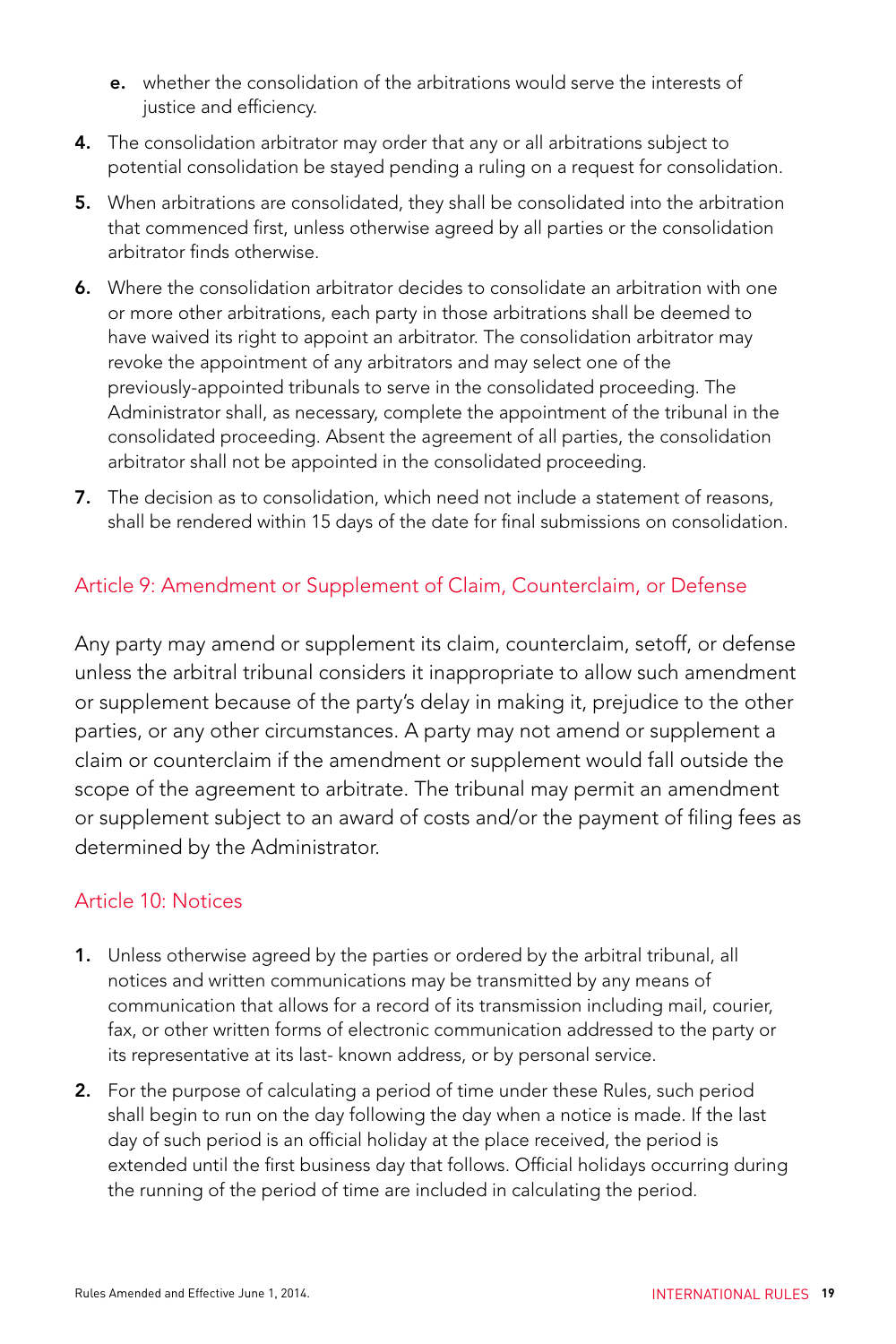# The Tribunal

# Article 11: Number of Arbitrators

If the parties have not agreed on the number of arbitrators, one arbitrator shall be appointed unless the Administrator determines in its discretion that three arbitrators are appropriate because of the size, complexity, or other circumstances of the case.

#### Article 12: Appointment of Arbitrators

- 1. The parties may agree upon any procedure for appointing arbitrators and shall inform the Administrator as to such procedure. In the absence of party agreement as to the method of appointment, the Administrator may use the ICDR list method as provided in Article 12(6).
- 2. The parties may agree to select arbitrators, with or without the assistance of the Administrator. When such selections are made, the parties shall take into account the arbitrators' availability to serve and shall notify the Administrator so that a Notice of Appointment can be communicated to the arbitrators, together with a copy of these Rules.
- 3. If within 45 days after the commencement of the arbitration, all parties have not agreed on a procedure for appointing the arbitrator(s) or have not agreed on the selection of the arbitrator(s), the Administrator shall, at the written request of any party, appoint the arbitrator(s). Where the parties have agreed upon a procedure for selecting the arbitrator(s), but all appointments have not been made within the time limits provided by that procedure, the Administrator shall, at the written request of any party, perform all functions provided for in that procedure that remain to be performed.
- 4. In making appointments, the Administrator shall, after inviting consultation with the parties, endeavor to appoint suitable arbitrators, taking into account their availability to serve. At the request of any party or on its own initiative, the Administrator may appoint nationals of a country other than that of any of the parties.
- 5. If there are more than two parties to the arbitration, the Administrator may appoint all arbitrators unless the parties have agreed otherwise no later than 45 days after the commencement of the arbitration.
- 6. If the parties have not selected an arbitrator(s) and have not agreed upon any other method of appointment, the Administrator, at its discretion, may appoint the arbitrator(s) in the following manner using the ICDR list method. The Administrator shall send simultaneously to each party an identical list of names of persons for consideration as arbitrator(s). The parties are encouraged to agree to an arbitrator(s) from the submitted list and shall advise the Administrator of their agreement. If, after receipt of the list, the parties are unable to agree upon an arbitrator(s), each party shall have 15 days from the transmittal date in which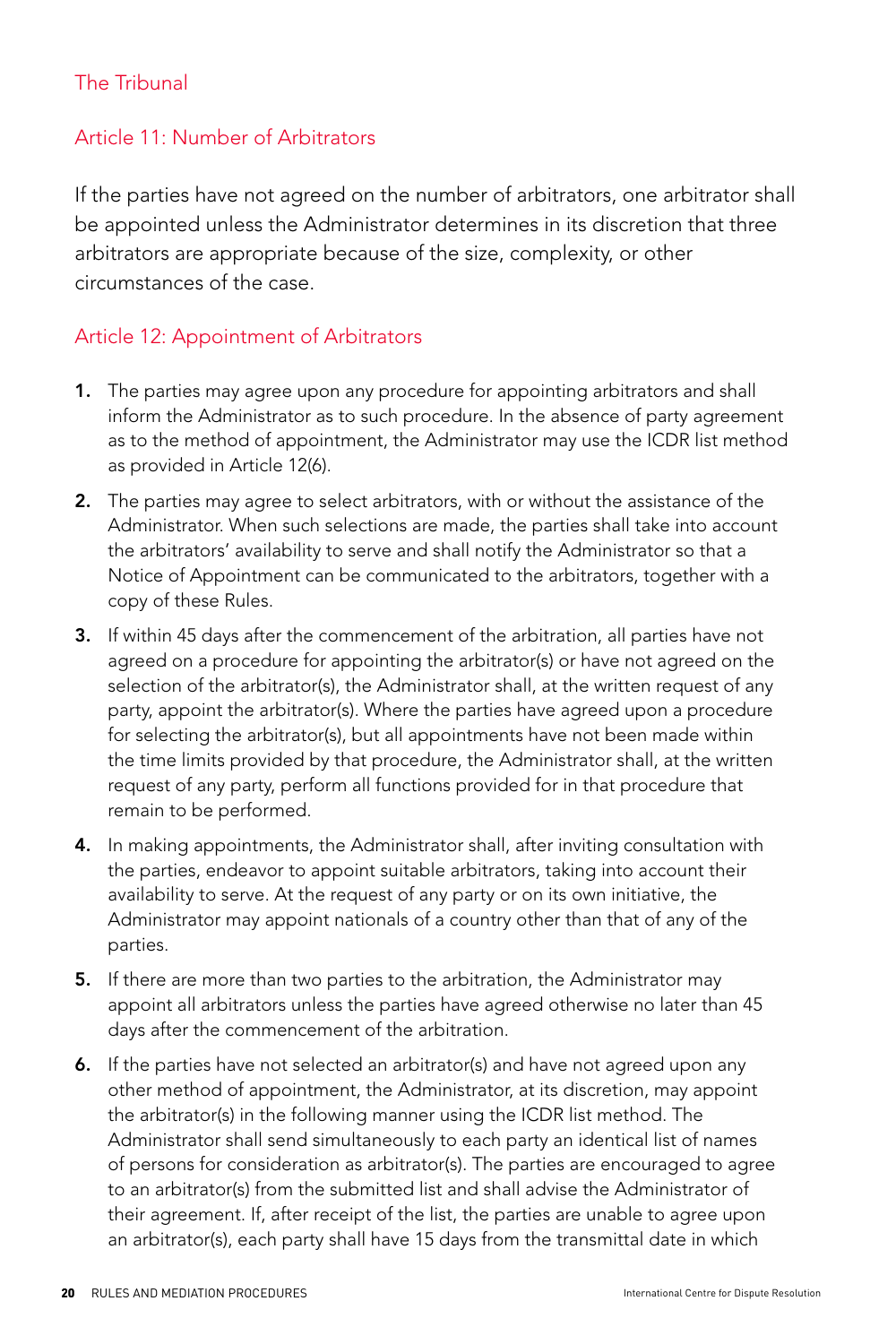to strike names objected to, number the remaining names in order of preference, and return the list to the Administrator. The parties are not required to exchange selection lists. If a party does not return the list within the time specified, all persons named therein shall be deemed acceptable. From among the persons who have been approved on the parties' lists, and in accordance with the designated order of mutual preference, the Administrator shall invite an arbitrator(s) to serve. If the parties fail to agree on any of the persons listed, or if acceptable arbitrators are unable or unavailable to act, or if for any other reason the appointment cannot be made from the submitted lists, the Administrator shall have the power to make the appointment without the submission of additional lists. The Administrator shall, if necessary, designate the presiding arbitrator in consultation with the tribunal.

**7.** The appointment of an arbitrator is effective upon receipt by the Administrator of the Administrator's Notice of Appointment completed and signed by the arbitrator.

#### Article 13: Impartiality and Independence of Arbitrator

- 1. Arbitrators acting under these Rules shall be impartial and independent and shall act in accordance with the terms of the Notice of Appointment provided by the Administrator.
- 2. Upon accepting appointment, an arbitrator shall sign the Notice of Appointment provided by the Administrator affirming that the arbitrator is available to serve and is independent and impartial. The arbitrator shall disclose any circumstances that may give rise to justifiable doubts as to the arbitrator's impartiality or independence and any other relevant facts the arbitrator wishes to bring to the attention of the parties.
- 3. If, at any stage during the arbitration, circumstances arise that may give rise to such doubts, an arbitrator or party shall promptly disclose such information to all parties and to the Administrator. Upon receipt of such information from an arbitrator or a party, the Administrator shall communicate it to all parties and to the tribunal.
- 4. Disclosure by an arbitrator or party does not necessarily indicate belief by the arbitrator or party that the disclosed information gives rise to justifiable doubts as to the arbitrator's impartiality or independence.
- 5. Failure of a party to disclose any circumstances that may give rise to justifiable doubts as to an arbitrator's impartiality or independence within a reasonable period after the party becomes aware of such information constitutes a waiver of the right to challenge an arbitrator based on those circumstances.
- 6. No party or anyone acting on its behalf shall have any *ex parte* communication relating to the case with any arbitrator, or with any candidate for party-appointed arbitrator, except to advise the candidate of the general nature of the controversy and of the anticipated proceedings and to discuss the candidate's qualifications, availability, or impartiality and independence in relation to the parties, or to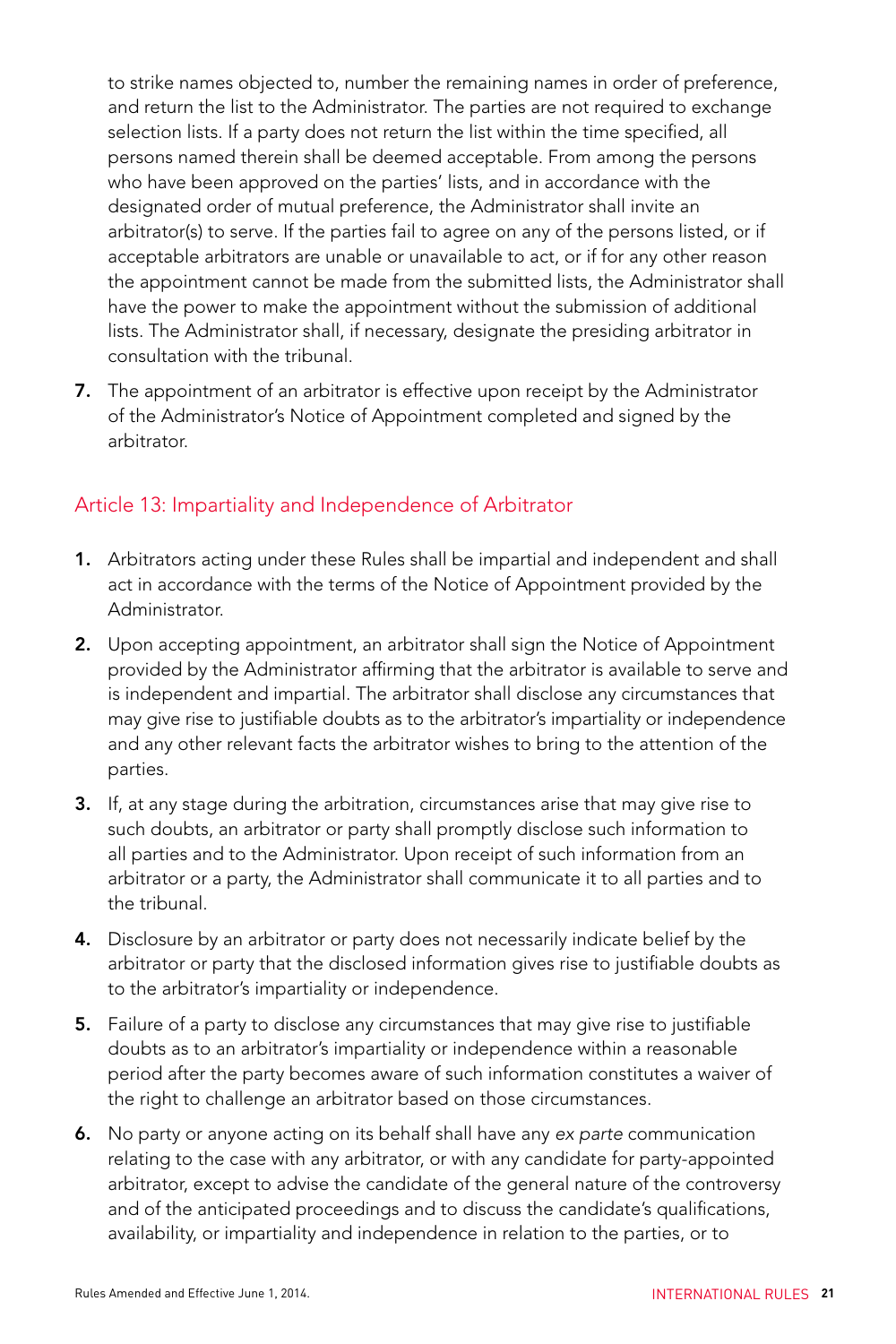discuss the suitability of candidates for selection as a presiding arbitrator where the parties or party-appointed arbitrators are to participate in that selection. No party or anyone acting on its behalf shall have any *ex parte* communication relating to the case with any candidate for presiding arbitrator.

# Article 14: Challenge of an Arbitrator

- 1. A party may challenge an arbitrator whenever circumstances exist that give rise to justifiable doubts as to the arbitrator's impartiality or independence. A party shall send a written notice of the challenge to the Administrator within 15 days after being notified of the appointment of the arbitrator or within 15 days after the circumstances giving rise to the challenge become known to that party. The challenge shall state in writing the reasons for the challenge. The party shall not send this notice to any member of the arbitral tribunal.
- 2. Upon receipt of such a challenge, the Administrator shall notify the other party of the challenge and give such party an opportunity to respond. The Administrator shall not send the notice of challenge to any member of the tribunal but shall notify the tribunal that a challenge has been received, without identifying the party challenging. The Administrator may advise the challenged arbitrator of the challenge and request information from the challenged arbitrator relating to the challenge. When an arbitrator has been challenged by a party, the other party may agree to the acceptance of the challenge and, if there is agreement, the arbitrator shall withdraw. The challenged arbitrator, after consultation with the Administrator, also may withdraw in the absence of such agreement. In neither case does withdrawal imply acceptance of the validity of the grounds for the challenge.
- 3. If the other party does not agree to the challenge or the challenged arbitrator does not withdraw, the Administrator in its sole discretion shall make the decision on the challenge.
- 4. The Administrator, on its own initiative, may remove an arbitrator for failing to perform his or her duties.

#### Article 15: Replacement of an Arbitrator

- 1. If an arbitrator resigns, is incapable of performing the duties of an arbitrator, or is removed for any reason and the office becomes vacant, a substitute arbitrator shall be appointed pursuant to the provisions of Article 12, unless the parties otherwise agree.
- 2. If a substitute arbitrator is appointed under this Article, unless the parties otherwise agree the arbitral tribunal shall determine at its sole discretion whether all or part of the case shall be repeated.
- 3. If an arbitrator on a three-person arbitral tribunal fails to participate in the arbitration for reasons other than those identified in Article 15(1), the two other arbitrators shall have the power in their sole discretion to continue the arbitration and to make any decision, ruling, order, or award, notwithstanding the failure of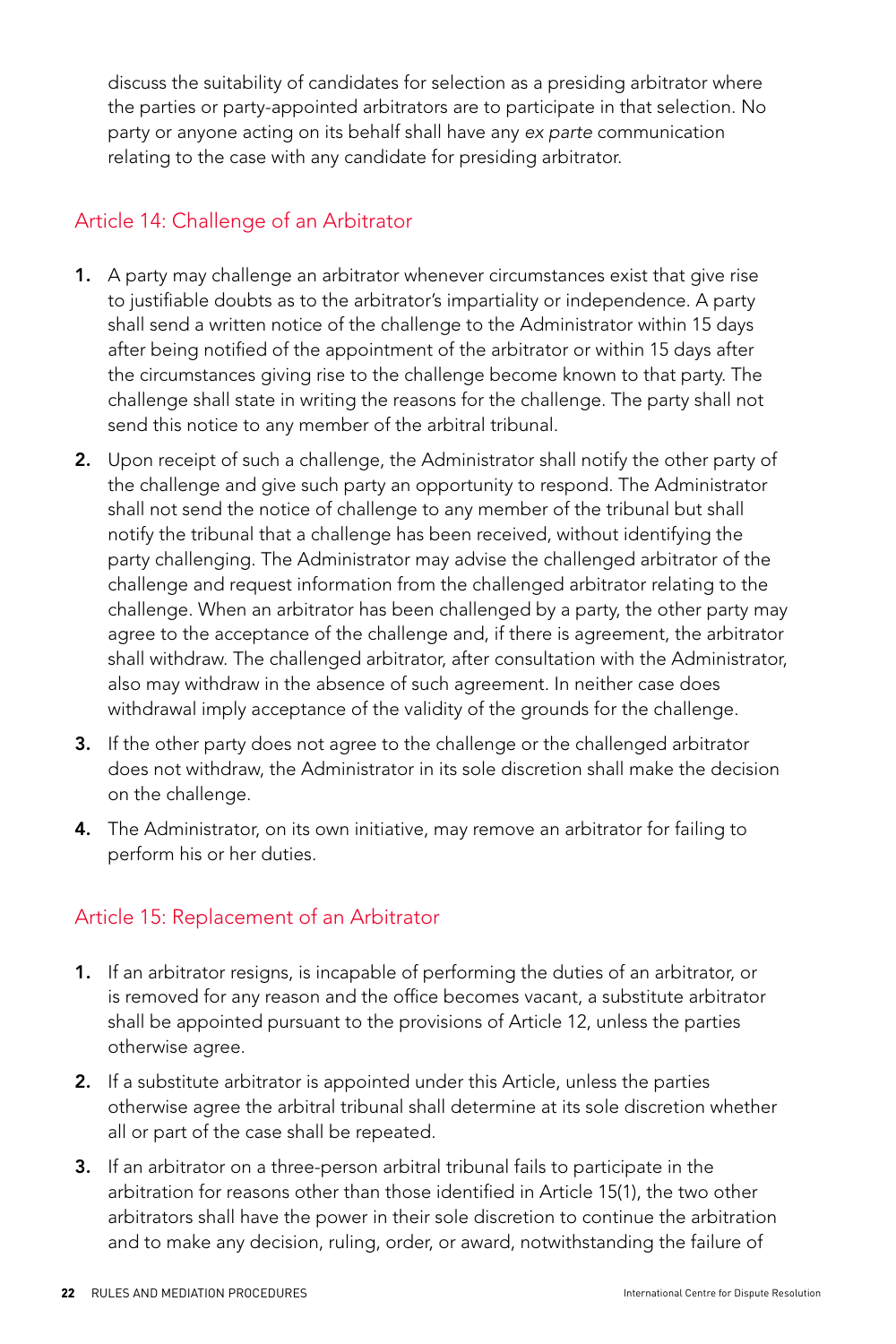the third arbitrator to participate. In determining whether to continue the arbitration or to render any decision, ruling, order, or award without the participation of an arbitrator, the two other arbitrators shall take into account the stage of the arbitration, the reason, if any, expressed by the third arbitrator for such non-participation and such other matters as they consider appropriate in the circumstances of the case. In the event that the two other arbitrators determine not to continue the arbitration without the participation of the third arbitrator, the Administrator on proof satisfactory to it shall declare the office vacant, and a substitute arbitrator shall be appointed pursuant to the provisions of Article 12, unless the parties otherwise agree.

# General Conditions

#### Article 16: Party Representation

Any party may be represented in the arbitration. The names, addresses, telephone numbers, fax numbers, and email addresses of representatives shall be communicated in writing to the other party and to the Administrator. Unless instructed otherwise by the Administrator, once the arbitral tribunal has been established, the parties or their representatives may communicate in writing directly with the tribunal with simultaneous copies to the other party and, unless otherwise instructed by the Administrator, to the Administrator. The conduct of party representatives shall be in accordance with such guidelines as the ICDR may issue on the subject.

# Article 17: Place of Arbitration

- 1. If the parties do not agree on the place of arbitration by a date established by the Administrator, the Administrator may initially determine the place of arbitration, subject to the power of the arbitral tribunal to determine finally the place of arbitration within 45 days after its constitution.
- 2. The tribunal may meet at any place it deems appropriate for any purpose, including to conduct hearings, hold conferences, hear witnesses, inspect property or documents, or deliberate, and, if done elsewhere than the place of arbitration, the arbitration shall be deemed conducted at the place of arbitration and any award shall be deemed made at the place of arbitration.

#### Article 18: Language of Arbitration

If the parties have not agreed otherwise, the language(s) of the arbitration shall be the language(s) of the documents containing the arbitration agreement, subject to the power of the arbitral tribunal to determine otherwise. The tribunal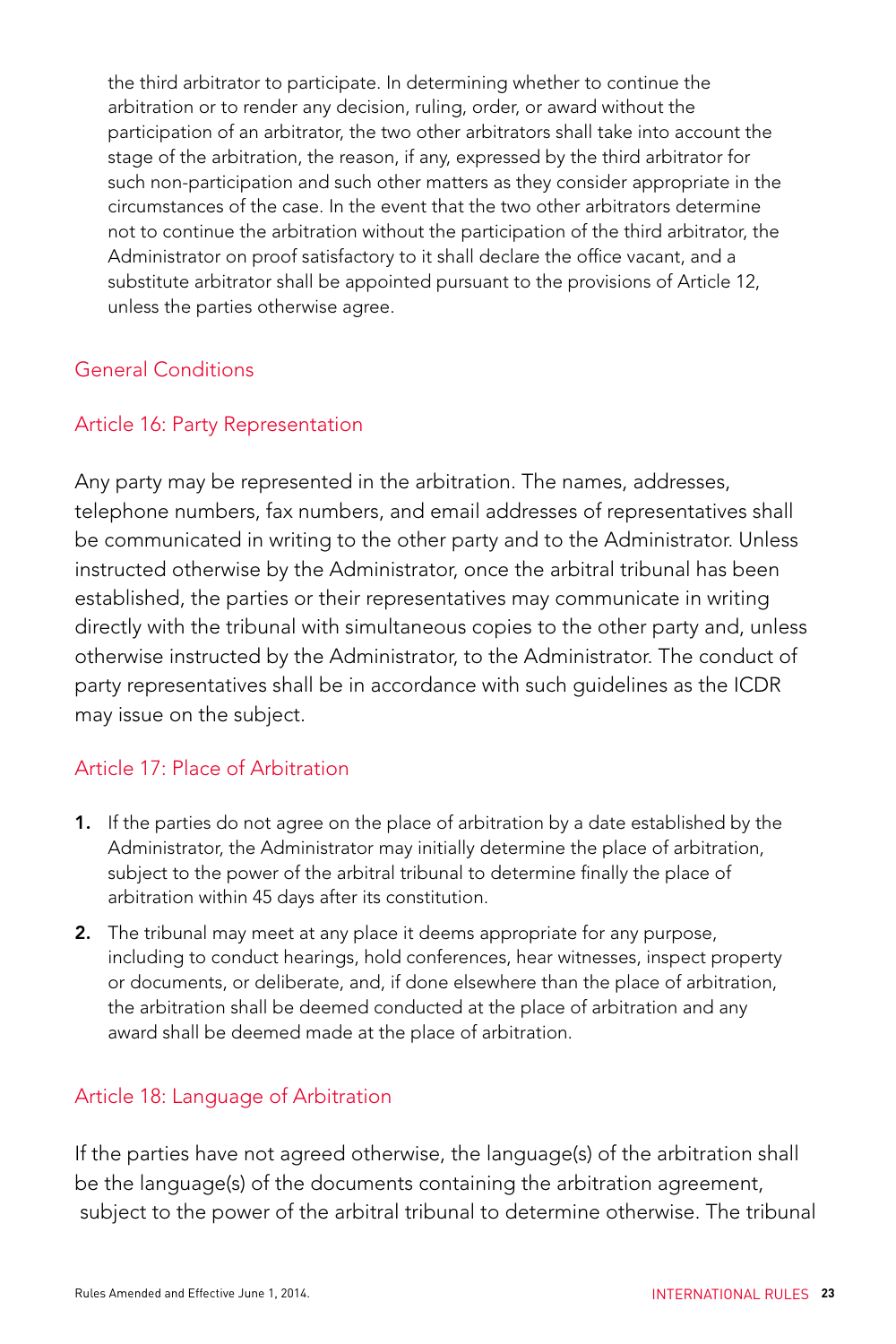may order that any documents delivered in another language shall be accompanied by a translation into the language(s) of the arbitration.

# Article 19: Arbitral Jurisdiction

- 1. The arbitral tribunal shall have the power to rule on its own jurisdiction, including any objections with respect to the existence, scope, or validity of the arbitration agreement(s), or with respect to whether all of the claims, counterclaims, and setoffs made in the arbitration may be determined in a single arbitration.
- 2. The tribunal shall have the power to determine the existence or validity of a contract of which an arbitration clause forms a part. Such an arbitration clause shall be treated as an agreement independent of the other terms of the contract. A decision by the tribunal that the contract is null and void shall not for that reason alone render invalid the arbitration clause.
- **3.** A party must object to the jurisdiction of the tribunal or to arbitral jurisdiction respecting the admissibility of a claim, counterclaim, or setoff no later than the filing of the Answer, as provided in Article 3, to the claim, counterclaim, or setoff that gives rise to the objection. The tribunal may extend such time limit and may rule on any objection under this Article as a preliminary matter or as part of the final award.
- 4. Issues regarding arbitral jurisdiction raised prior to the constitution of the tribunal shall not preclude the Administrator from proceeding with administration and shall be referred to the tribunal for determination once constituted.

# Article 20: Conduct of Proceedings

- 1. Subject to these Rules, the arbitral tribunal may conduct the arbitration in whatever manner it considers appropriate, provided that the parties are treated with equality and that each party has the right to be heard and is given a fair opportunity to present its case.
- 2. The tribunal shall conduct the proceedings with a view to expediting the resolution of the dispute. The tribunal may, promptly after being constituted, conduct a preparatory conference with the parties for the purpose of organizing, scheduling, and agreeing to procedures, including the setting of deadlines for any submissions by the parties. In establishing procedures for the case, the tribunal and the parties may consider how technology, including electronic communications, could be used to increase the efficiency and economy of the proceedings.
- 3. The tribunal may decide preliminary issues, bifurcate proceedings, direct the order of proof, exclude cumulative or irrelevant testimony or other evidence, and direct the parties to focus their presentations on issues whose resolution could dispose of all or part of the case.
- 4. At any time during the proceedings, the tribunal may order the parties to produce documents, exhibits, or other evidence it deems necessary or appropriate. Unless the parties agree otherwise in writing, the tribunal shall apply Article 21.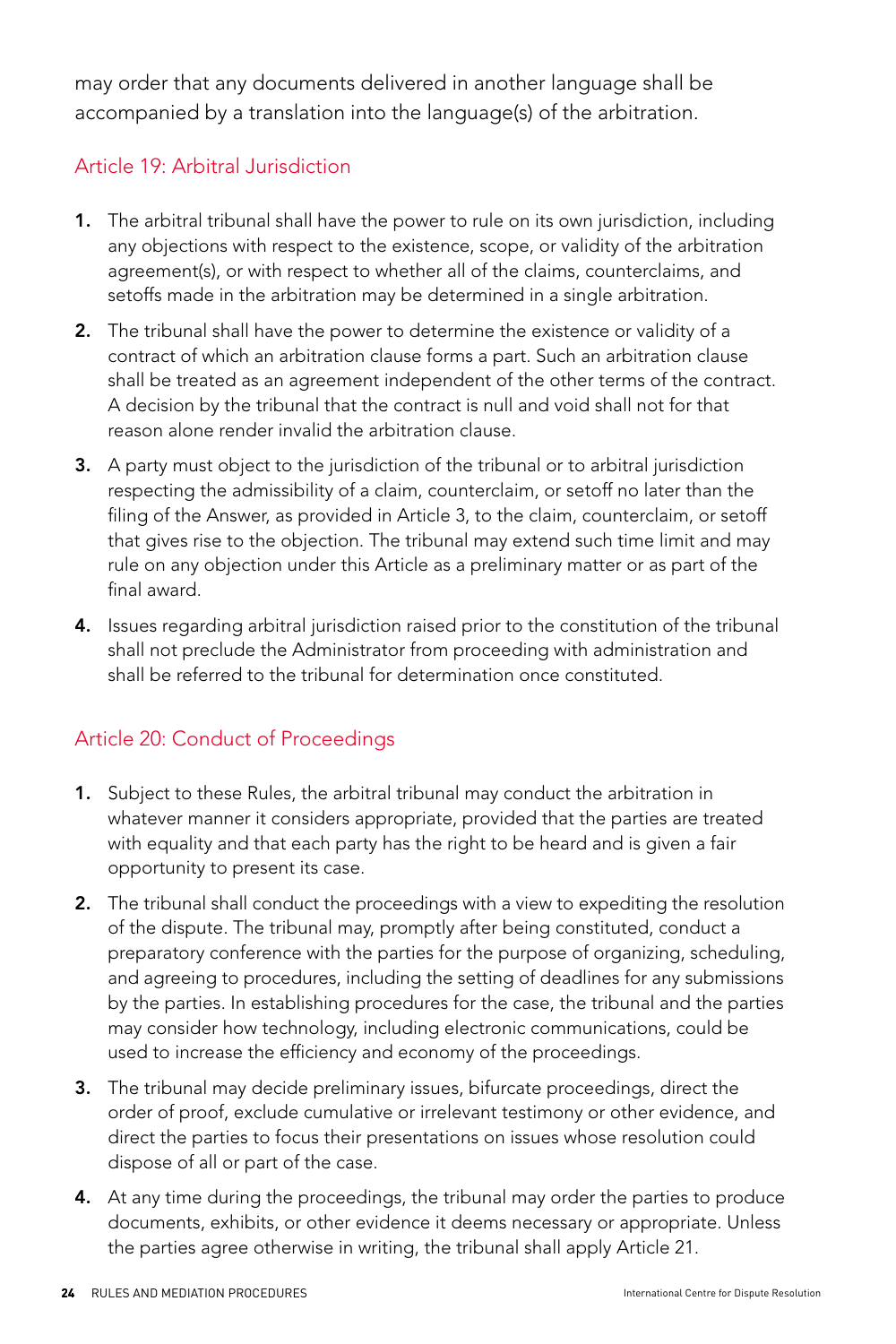- 5. Documents or information submitted to the tribunal by one party shall at the same time be transmitted by that party to all parties and, unless instructed otherwise by the Administrator, to the Administrator.
- 6. The tribunal shall determine the admissibility, relevance, materiality, and weight of the evidence.
- 7. The parties shall make every effort to avoid unnecessary delay and expense in the arbitration. The arbitral tribunal may allocate costs, draw adverse inferences, and take such additional steps as are necessary to protect the efficiency and integrity of the arbitration.

# Article 21: Exchange of Information

- 1. The arbitral tribunal shall manage the exchange of information between the parties with a view to maintaining efficiency and economy. The tribunal and the parties should endeavor to avoid unnecessary delay and expense while at the same time avoiding surprise, assuring equality of treatment, and safeguarding each party's opportunity to present its claims and defenses fairly.
- 2. The parties may provide the tribunal with their views on the appropriate level of information exchange for each case, but the tribunal retains final authority. To the extent that the parties wish to depart from this Article, they may do so only by written agreement and in consultation with the tribunal.
- 3. The parties shall exchange all documents upon which each intends to rely on a schedule set by the tribunal.
- 4. The tribunal may, upon application, require a party to make available to another party documents in that party's possession not otherwise available to the party seeking the documents, that are reasonably believed to exist and to be relevant and material to the outcome of the case. Requests for documents shall contain a description of specific documents or classes of documents, along with an explanation of their relevance and materiality to the outcome of the case.
- 5. The tribunal may condition any exchange of information subject to claims of commercial or technical confidentiality on appropriate measures to protect such confidentiality.
- 6. When documents to be exchanged are maintained in electronic form, the party in possession of such documents may make them available in the form (which may be paper copies) most convenient and economical for it, unless the tribunal determines, on application, that there is a compelling need for access to the documents in a different form. Requests for documents maintained in electronic form should be narrowly focused and structured to make searching for them as economical as possible. The tribunal may direct testing or other means of focusing and limiting any search.
- 7. The tribunal may, on application, require a party to permit inspection on reasonable notice of relevant premises or objects.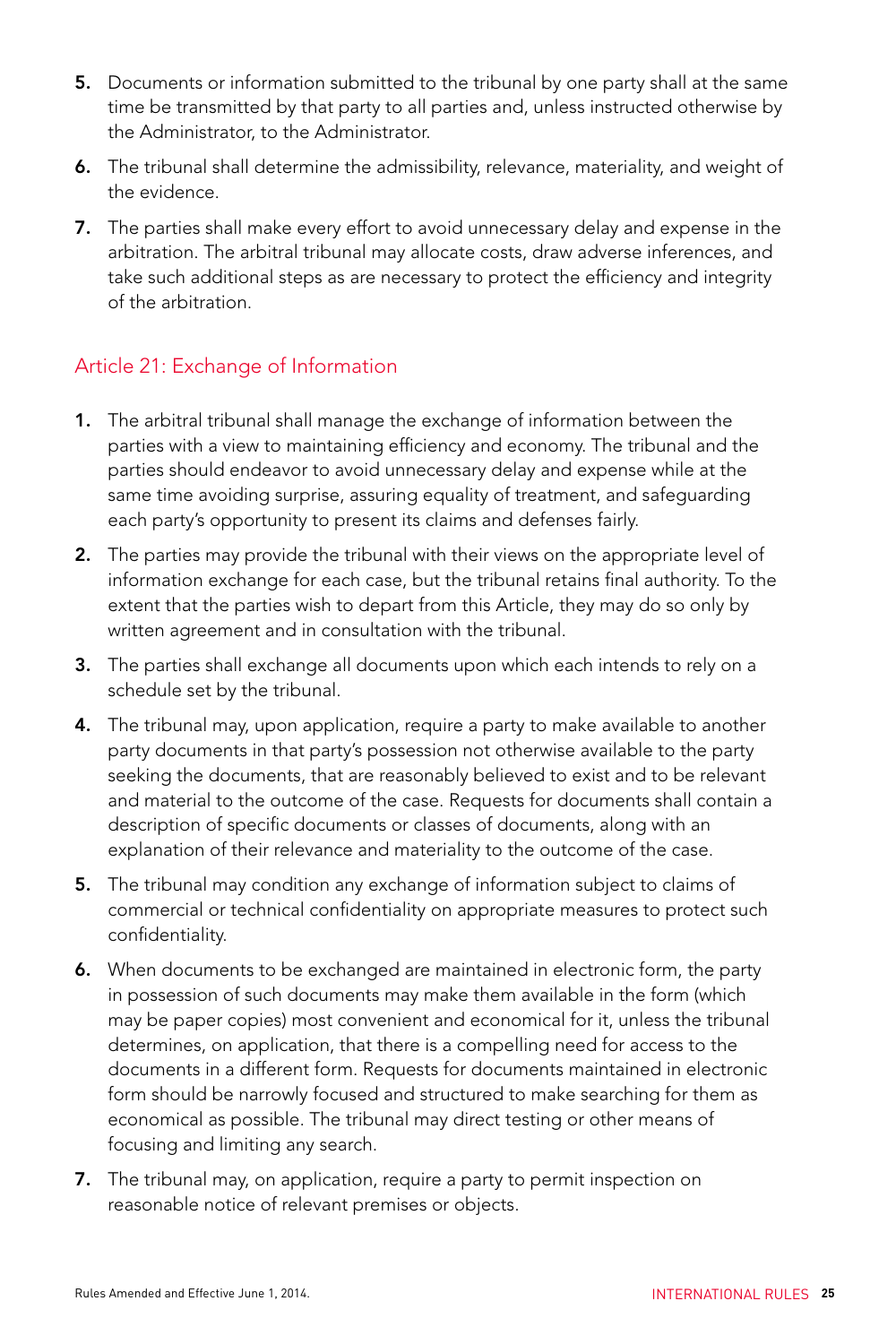- 8. In resolving any dispute about pre-hearing exchanges of information, the tribunal shall require a requesting party to justify the time and expense that its request may involve and may condition granting such a request on the payment of part or all of the cost by the party seeking the information. The tribunal may also allocate the costs of providing information among the parties, either in an interim order or in an award.
- 9. In the event a party fails to comply with an order for information exchange, the tribunal may draw adverse inferences and may take such failure into account in allocating costs.
- **10.** Depositions, interrogatories, and requests to admit as developed for use in U.S. court procedures generally are not appropriate procedures for obtaining information in an arbitration under these Rules.

# Article 22: Privilege

The arbitral tribunal shall take into account applicable principles of privilege, such as those involving the confidentiality of communications between a lawyer and client. When the parties, their counsel, or their documents would be subject under applicable law to different rules, the tribunal should, to the extent possible, apply the same rule to all parties, giving preference to the rule that provides the highest level of protection.

#### Article 23: Hearing

- 1. The arbitral tribunal shall give the parties reasonable notice of the date, time, and place of any oral hearing.
- 2. At least 15 days before the hearings, each party shall give the tribunal and the other parties the names and addresses of any witnesses it intends to present, the subject of their testimony, and the languages in which such witnesses will give their testimony.
- 3. The tribunal shall determine the manner in which witnesses are examined and who shall be present during witness examination.
- 4. Unless otherwise agreed by the parties or directed by the tribunal, evidence of witnesses may be presented in the form of written statements signed by them. In accordance with a schedule set by the tribunal, each party shall notify the tribunal and the other parties of the names of any witnesses who have presented a witness statement whom it requests to examine. The tribunal may require any witness to appear at a hearing. If a witness whose appearance has been requested fails to appear without valid excuse as determined by the tribunal, the tribunal may disregard any written statement by that witness.
- 5. The tribunal may direct that witnesses be examined through means that do not require their physical presence.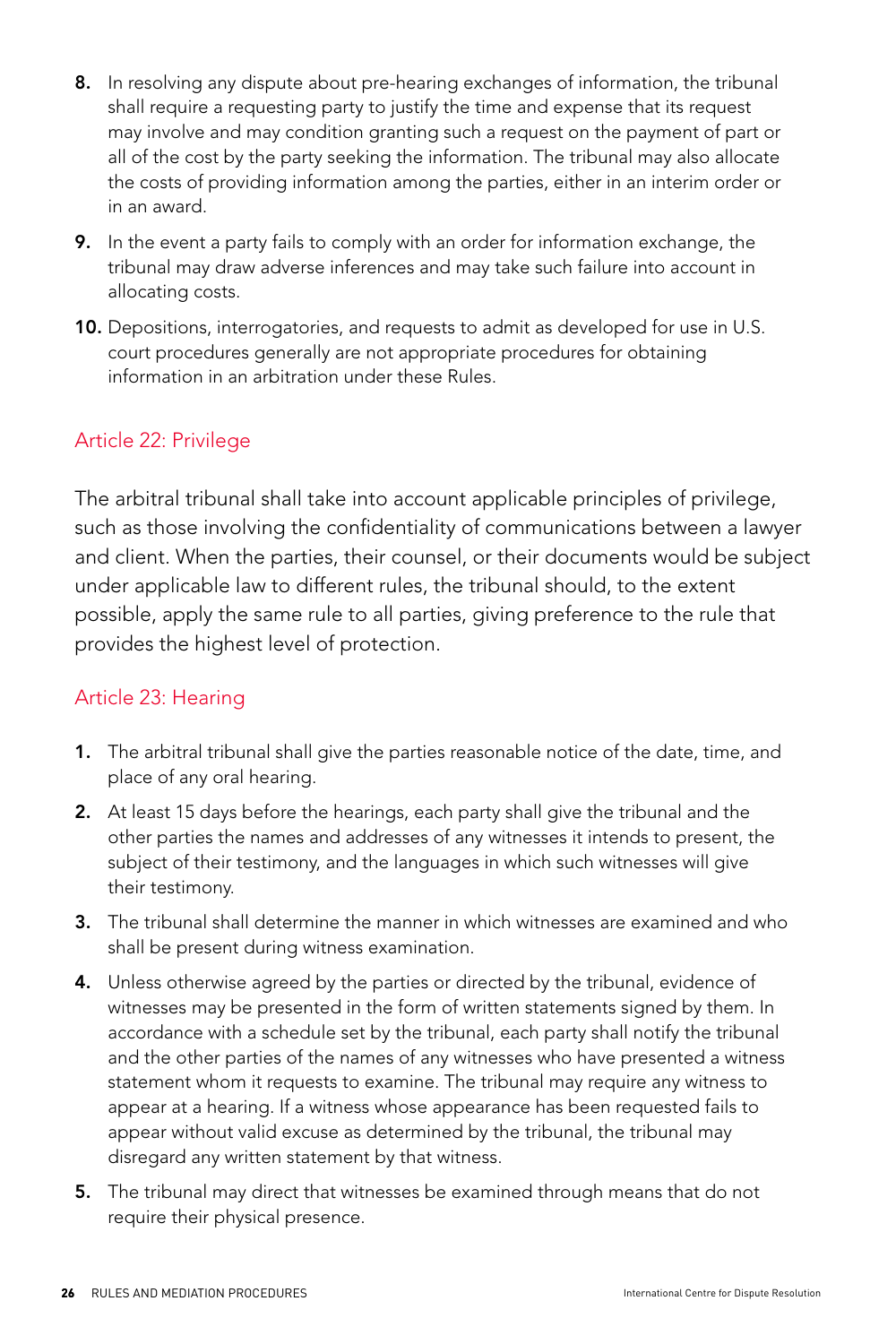6. Hearings are private unless the parties agree otherwise or the law provides to the contrary.

#### Article 24: Interim Measures

- 1. At the request of any party, the arbitral tribunal may order or award any interim or conservatory measures it deems necessary, including injunctive relief and measures for the protection or conservation of property.
- 2. Such interim measures may take the form of an interim order or award, and the tribunal may require security for the costs of such measures.
- 3. A request for interim measures addressed by a party to a judicial authority shall not be deemed incompatible with the agreement to arbitrate or a waiver of the right to arbitrate.
- 4. The arbitral tribunal may in its discretion allocate costs associated with applications for interim relief in any interim order or award or in the final award.
- **5.** An application for emergency relief prior to the constitution of the arbitral tribunal may be made as provided for in Article 6.

# Article 25: Tribunal-Appointed Expert

- 1. The arbitral tribunal, after consultation with the parties, may appoint one or more independent experts to report to it, in writing, on issues designated by the tribunal and communicated to the parties.
- 2. The parties shall provide such an expert with any relevant information or produce for inspection any relevant documents or goods that the expert may require. Any dispute between a party and the expert as to the relevance of the requested information or goods shall be referred to the tribunal for decision.
- 3. Upon receipt of an expert's report, the tribunal shall send a copy of the report to all parties and shall give the parties an opportunity to express, in writing, their opinion of the report. A party may examine any document on which the expert has relied in such a report.
- 4. At the request of any party, the tribunal shall give the parties an opportunity to question the expert at a hearing. At this hearing, parties may present expert witnesses to testify on the points at issue.

#### Article 26: Default

- 1. If a party fails to submit an Answer in accordance with Article 3, the arbitral tribunal may proceed with the arbitration.
- 2. If a party, duly notified under these Rules, fails to appear at a hearing without showing sufficient cause for such failure, the tribunal may proceed with the hearing.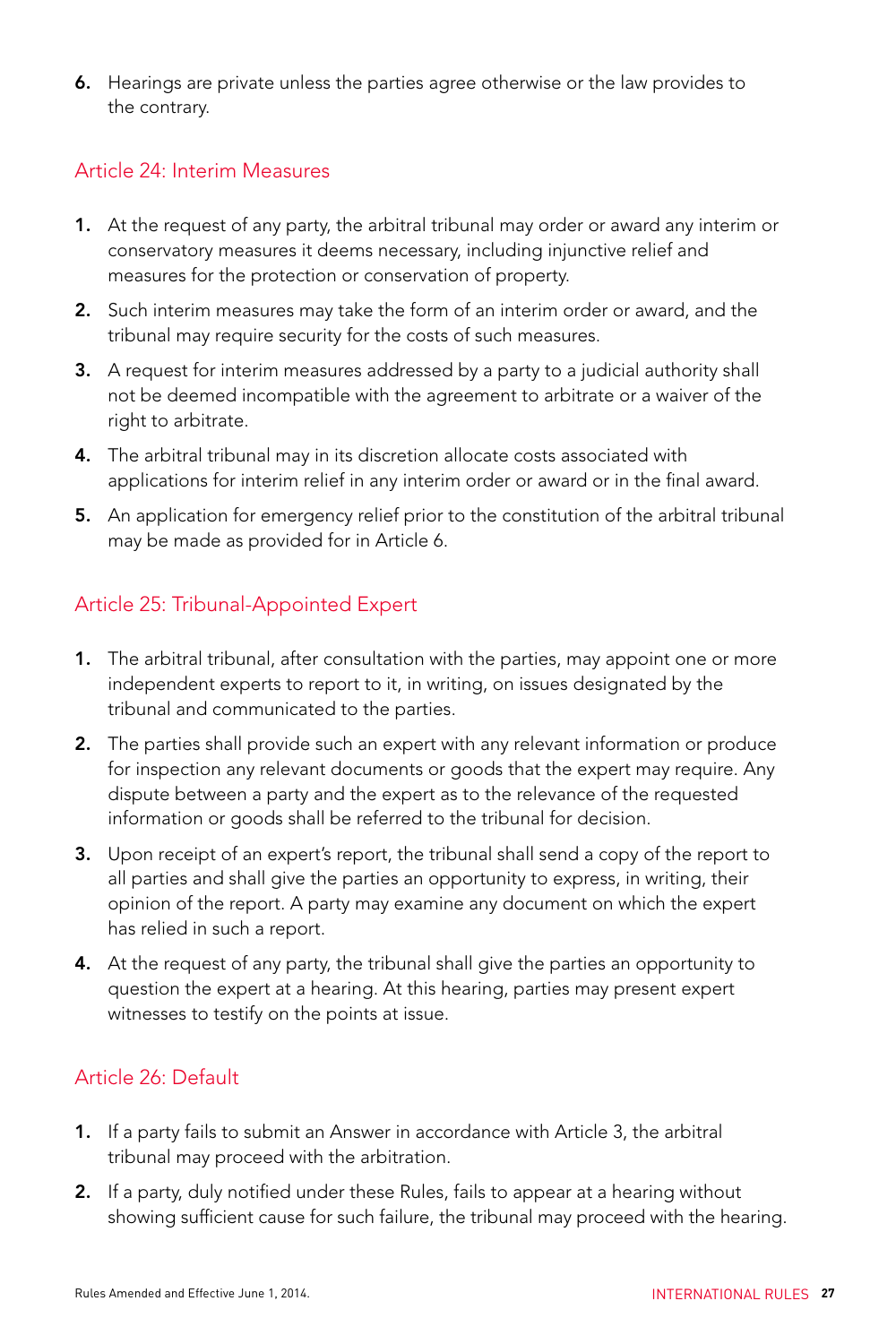3. If a party, duly invited to produce evidence or take any other steps in the proceedings, fails to do so within the time established by the tribunal without showing sufficient cause for such failure, the tribunal may make the award on the evidence before it.

#### Article 27: Closure of Hearing

- 1. The arbitral tribunal may ask the parties if they have any further submissions and upon receiving negative replies or if satisfied that the record is complete, the tribunal may declare the arbitral hearing closed.
- 2. The tribunal in its discretion, on its own motion, or upon application of a party, may reopen the arbitral hearing at any time before the award is made.

# Article 28: Waiver

A party who knows of any non-compliance with any provision or requirement of the Rules or the arbitration agreement, and proceeds with the arbitration without promptly stating an objection in writing, waives the right to object.

# Article 29: Awards, Orders, Decisions and Rulings

- 1. In addition to making a final award, the arbitral tribunal may make interim, interlocutory, or partial awards, orders, decisions, and rulings.
- 2. When there is more than one arbitrator, any award, order, decision, or ruling of the tribunal shall be made by a majority of the arbitrators.
- **3.** When the parties or the tribunal so authorize, the presiding arbitrator may make orders, decisions, or rulings on questions of procedure, including exchanges of information, subject to revision by the tribunal.

# Article 30: Time, Form, and Effect of Award

- 1. Awards shall be made in writing by the arbitral tribunal and shall be final and binding on the parties. The tribunal shall make every effort to deliberate and prepare the award as quickly as possible after the hearing. Unless otherwise agreed by the parties, specified by law, or determined by the Administrator, the final award shall be made no later than 60 days from the date of the closing of the hearing. The parties shall carry out any such award without delay and, absent agreement otherwise, waive irrevocably their right to any form of appeal, review, or recourse to any court or other judicial authority, insofar as such waiver can validly be made. The tribunal shall state the reasons upon which an award is based, unless the parties have agreed that no reasons need be given.
- 2. An award shall be signed by the arbitrator(s) and shall state the date on which the award was made and the place of arbitration pursuant to Article 17. Where there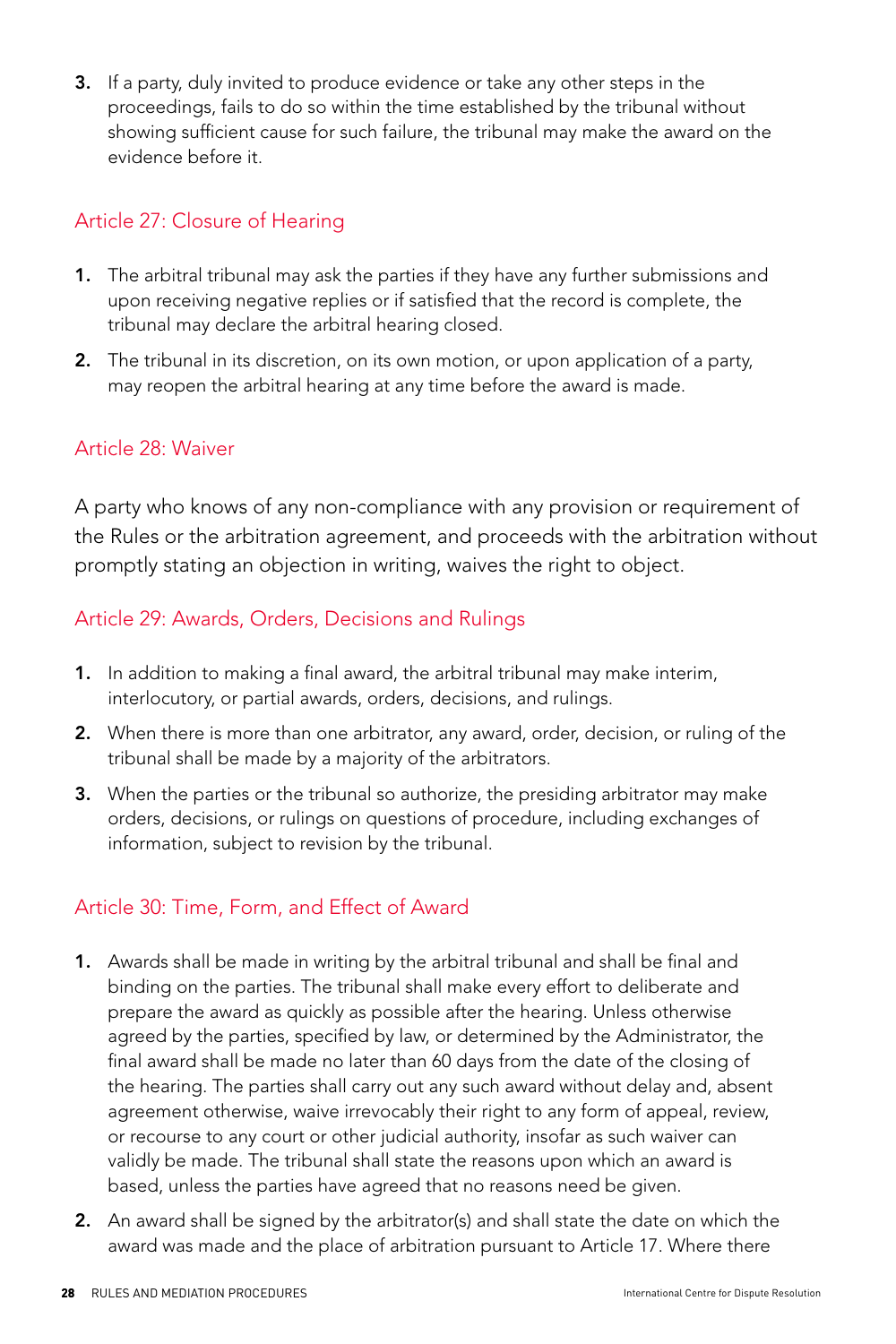is more than one arbitrator and any of them fails to sign an award, the award shall include or be accompanied by a statement of the reason for the absence of such signature.

- 3. An award may be made public only with the consent of all parties or as required by law, except that the Administrator may publish or otherwise make publicly available selected awards, orders, decisions, and rulings that have become public in the course of enforcement or otherwise and, unless otherwise agreed by the parties, may publish selected awards, orders, decisions, and rulings that have been edited to conceal the names of the parties and other identifying details.
- 4. The award shall be transmitted in draft form by the tribunal to the Administrator. The award shall be communicated to the parties by the Administrator.
- 5. If applicable law requires an award to be filed or registered, the tribunal shall cause such requirement to be satisfied. It is the responsibility of the parties to bring such requirements or any other procedural requirements of the place of arbitration to the attention of the tribunal.

# Article 31: Applicable Laws and Remedies

- 1. The arbitral tribunal shall apply the substantive law(s) or rules of law agreed by the parties as applicable to the dispute. Failing such an agreement by the parties, the tribunal shall apply such law(s) or rules of law as it determines to be appropriate.
- 2. In arbitrations involving the application of contracts, the tribunal shall decide in accordance with the terms of the contract and shall take into account usages of the trade applicable to the contract.
- 3. The tribunal shall not decide as *amiable compositeur* or *ex aequo et bono* unless the parties have expressly authorized it to do so.
- 4. A monetary award shall be in the currency or currencies of the contract unless the tribunal considers another currency more appropriate, and the tribunal may award such pre-award and post-award interest, simple or compound, as it considers appropriate, taking into consideration the contract and applicable law(s).
- 5. Unless the parties agree otherwise, the parties expressly waive and forego any right to punitive, exemplary, or similar damages unless any applicable law(s) requires that compensatory damages be increased in a specified manner. This provision shall not apply to an award of arbitration costs to a party to compensate for misconduct in the arbitration.

# Article 32: Settlement or Other Reasons for Termination

1. If the parties settle the dispute before a final award is made, the arbitral tribunal shall terminate the arbitration and, if requested by all parties, may record the settlement in the form of a consent award on agreed terms. The tribunal is not obliged to give reasons for such an award.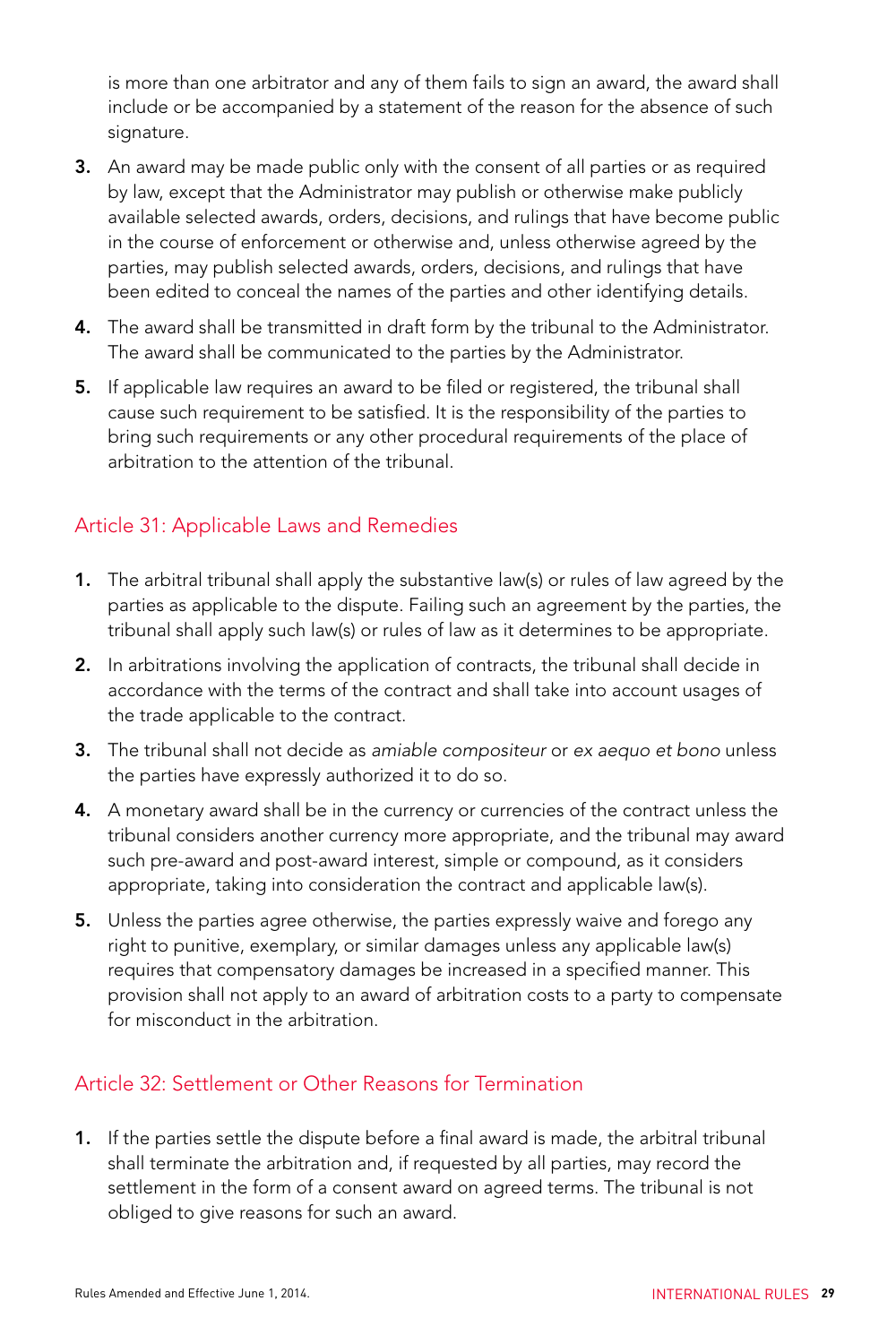- 2. If continuation of the arbitration becomes unnecessary or impossible due to the non-payment of deposits required by the Administrator, the arbitration may be suspended or terminated as provided in Article 36(3).
- 3. If continuation of the arbitration becomes unnecessary or impossible for any reason other than as stated in Sections 1 and 2 of this Article, the tribunal shall inform the parties of its intention to terminate the arbitration. The tribunal shall thereafter issue an order terminating the arbitration, unless a party raises justifiable grounds for objection.

# Article 33: Interpretation and Correction of Award

- 1. Within 30 days after the receipt of an award, any party, with notice to the other party, may request the arbitral tribunal to interpret the award or correct any clerical, typographical, or computational errors or make an additional award as to claims, counterclaims, or setoffs presented but omitted from the award.
- 2. If the tribunal considers such a request justified after considering the contentions of the parties, it shall comply with such a request within 30 days after receipt of the parties' last submissions respecting the requested interpretation, correction, or additional award. Any interpretation, correction, or additional award made by the tribunal shall contain reasoning and shall form part of the award.
- 3. The tribunal on its own initiative may, within 30 days of the date of the award, correct any clerical, typographical, or computational errors or make an additional award as to claims presented but omitted from the award.
- 4. The parties shall be responsible for all costs associated with any request for interpretation, correction, or an additional award, and the tribunal may allocate such costs.

# Article 34: Costs of Arbitration

The arbitral tribunal shall fix the costs of arbitration in its award(s). The tribunal may allocate such costs among the parties if it determines that allocation is reasonable, taking into account the circumstances of the case.

Such costs may include:

- a. the fees and expenses of the arbitrators;
- **b.** the costs of assistance required by the tribunal, including its experts;
- c. the fees and expenses of the Administrator;
- d. the reasonable legal and other costs incurred by the parties;
- e. any costs incurred in connection with a notice for interim or emergency relief pursuant to Articles 6 or 24;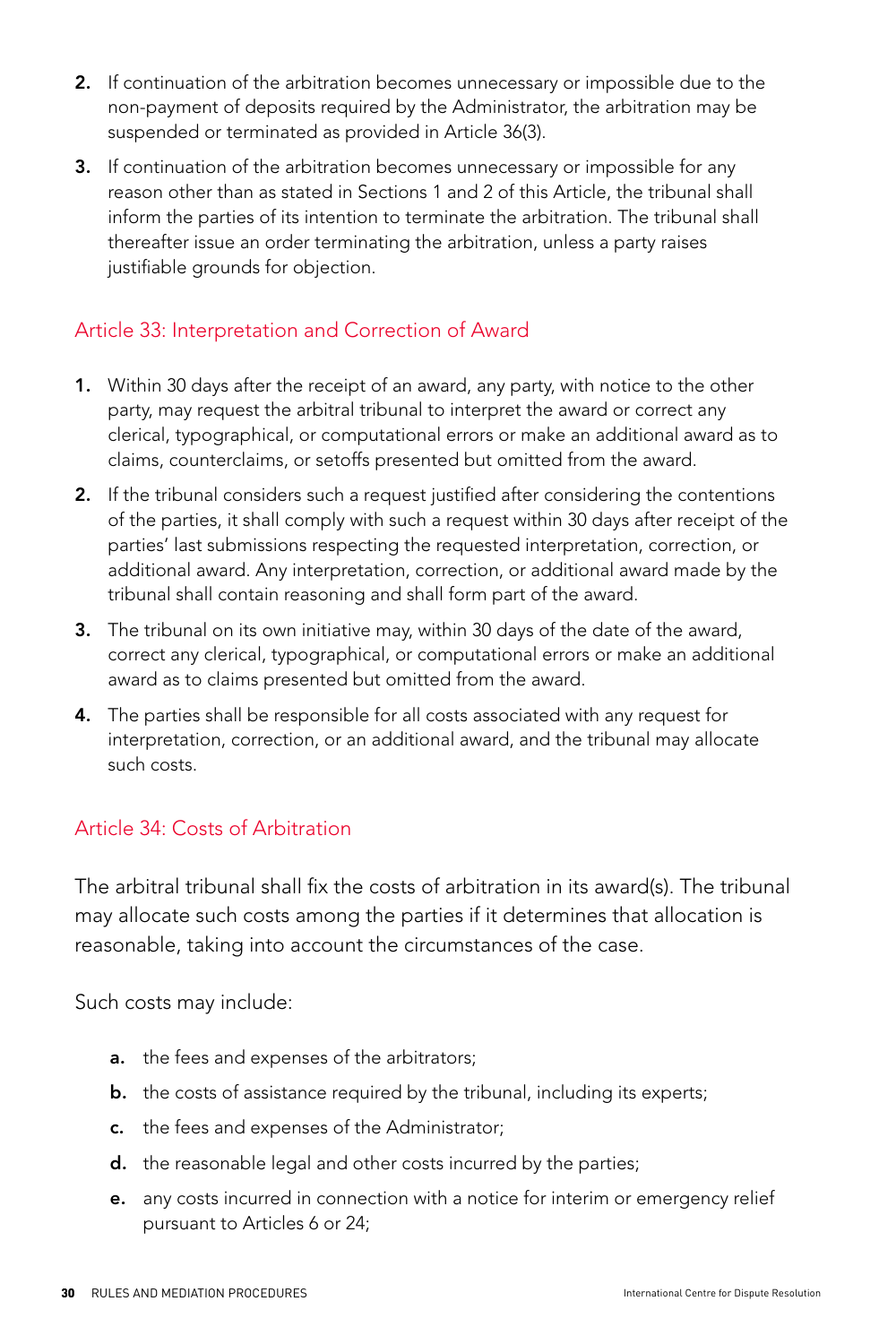- f. any costs incurred in connection with a request for consolidation pursuant to Article 8; and
- g. any costs associated with information exchange pursuant to Article 21.

# Article 35: Fees and Expenses of Arbitral Tribunal

- 1. The fees and expenses of the arbitrators shall be reasonable in amount, taking into account the time spent by the arbitrators, the size and complexity of the case, and any other relevant circumstances.
- 2. As soon as practicable after the commencement of the arbitration, the Administrator shall designate an appropriate daily or hourly rate of compensation in consultation with the parties and all arbitrators, taking into account the arbitrators' stated rate of compensation and the size and complexity of the case.
- 3. Any dispute regarding the fees and expenses of the arbitrators shall be determined by the Administrator.

#### Article 36: Deposits

- 1. The Administrator may request that the parties deposit appropriate amounts as an advance for the costs referred to in Article 34.
- 2. During the course of the arbitration, the Administrator may request supplementary deposits from the parties.
- 3. If the deposits requested are not paid promptly and in full, the Administrator shall so inform the parties in order that one or more of them may make the required payment. If such payment is not made, the arbitral tribunal may order the suspension or termination of the proceedings. If the tribunal has not yet been appointed, the Administrator may suspend or terminate the proceedings.
- 4. Failure of a party asserting a claim or counterclaim to pay the required deposits shall be deemed a withdrawal of the claim or counterclaim.
- 5. After the final award has been made, the Administrator shall render an accounting to the parties of the deposits received and return any unexpended balance to the parties.

#### Article 37: Confidentiality

1. Confidential information disclosed during the arbitration by the parties or by witnesses shall not be divulged by an arbitrator or by the Administrator. Except as provided in Article 30, unless otherwise agreed by the parties or required by applicable law, the members of the arbitral tribunal and the Administrator shall keep confidential all matters relating to the arbitration or the award.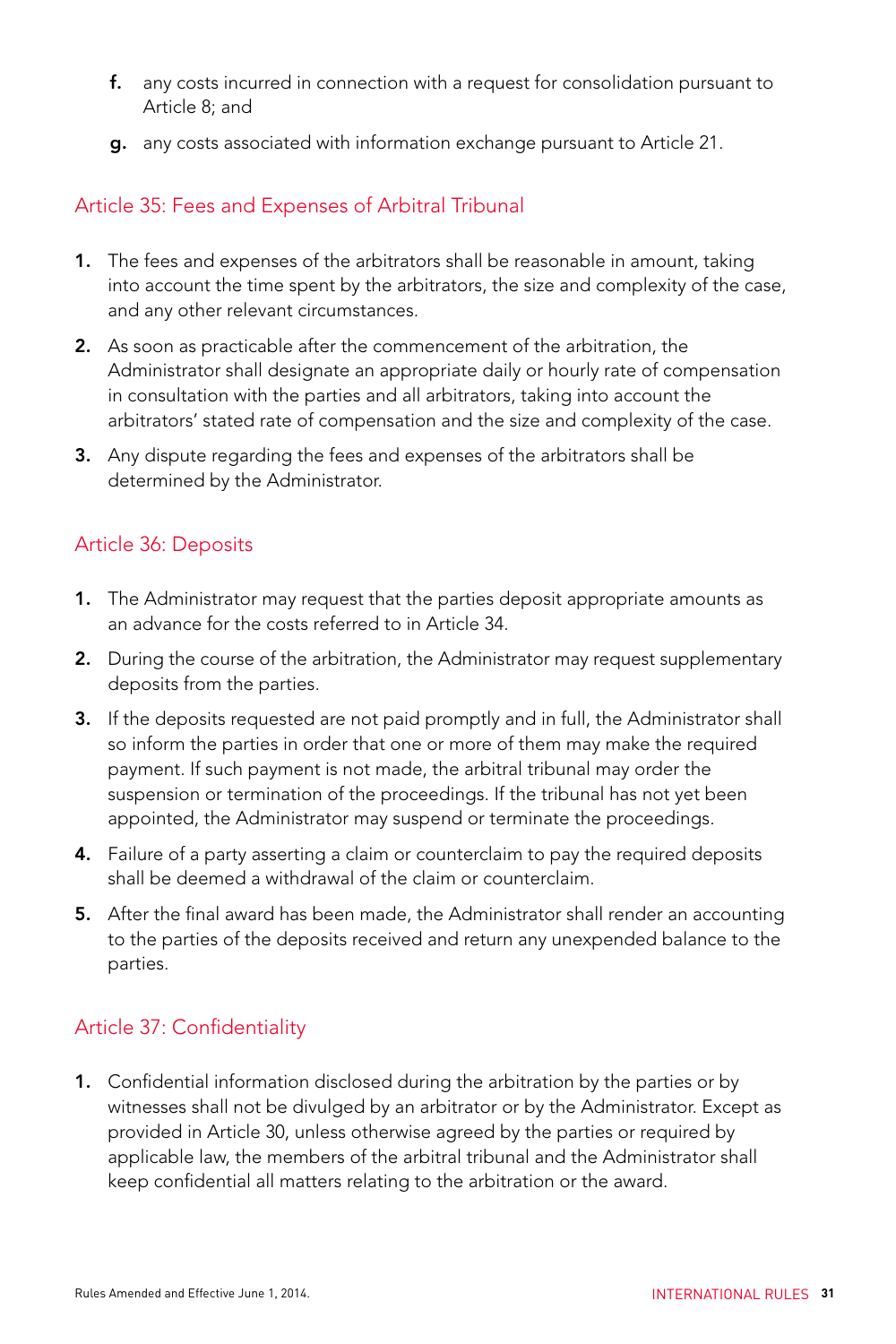2. Unless the parties agree otherwise, the tribunal may make orders concerning the confidentiality of the arbitration or any matters in connection with the arbitration and may take measures for protecting trade secrets and confidential information.

# Article 38: Exclusion of Liability

The members of the arbitral tribunal, any emergency arbitrator appointed under Article 6, any consolidation arbitrator appointed under Article 8, and the Administrator shall not be liable to any party for any act or omission in connection with any arbitration under these Rules, except to the extent that such a limitation of liability is prohibited by applicable law. The parties agree that no arbitrator, emergency arbitrator, or consolidation arbitrator, nor the Administrator shall be under any obligation to make any statement about the arbitration, and no party shall seek to make any of these persons a party or witness in any judicial or other proceedings relating to the arbitration.

#### Article 39: Interpretation of Rules

The arbitral tribunal, any emergency arbitrator appointed under Article 6, and any consolidation arbitrator appointed under Article 8, shall interpret and apply these Rules insofar as they relate to their powers and duties. The Administrator shall interpret and apply all other Rules.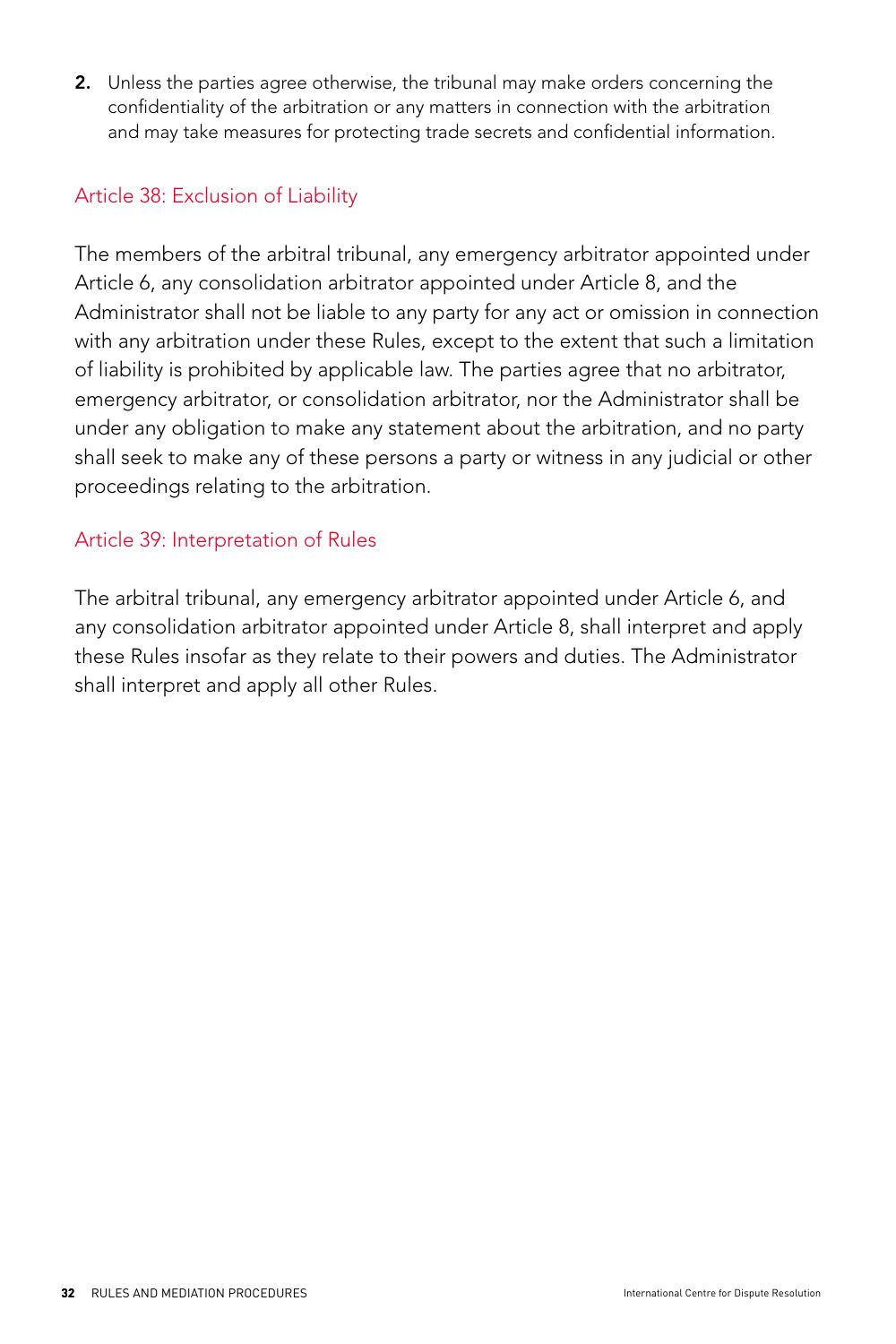# International Expedited Procedures

# Article E-1: Scope of Expedited Procedures

These Expedited Procedures supplement the International Arbitration Rules as provided in Article 1(4).

# Article E-2: Detailed Submissions

Parties are to present detailed submissions on the facts, claims, counterclaims, setoffs and defenses, together with all of the evidence then available on which such party intends to rely, in the Notice of Arbitration and the Answer. The arbitrator, in consultation with the parties, shall establish a procedural order, including a timetable, for completion of any written submissions.

# Article E-3: Administrative Conference

The Administrator may conduct an administrative conference with the parties and their representatives to discuss the application of these procedures, arbitrator selection, mediating the dispute, and any other administrative matters.

# Article E-4: Objection to the Applicability of the Expedited Procedures

If an objection is submitted before the arbitrator is appointed, the Administrator may initially determine the applicability of these Expedited Procedures, subject to the power of the arbitrator to make a final determination. The arbitrator shall take into account the amount in dispute and any other relevant circumstances.

# Article E-5: Changes of Claim or Counterclaim

If, after filing of the initial claims and counterclaims, a party amends its claim or counterclaim to exceed USD \$250,000.00 exclusive of interest and the costs of arbitration, the case will continue to be administered pursuant to these Expedited Procedures unless the parties agree otherwise, or the Administrator or the arbitrator determines otherwise. After the arbitrator is appointed, no new or different claim, counterclaim or setoff and no change in amount may be submitted except with the arbitrator's consent.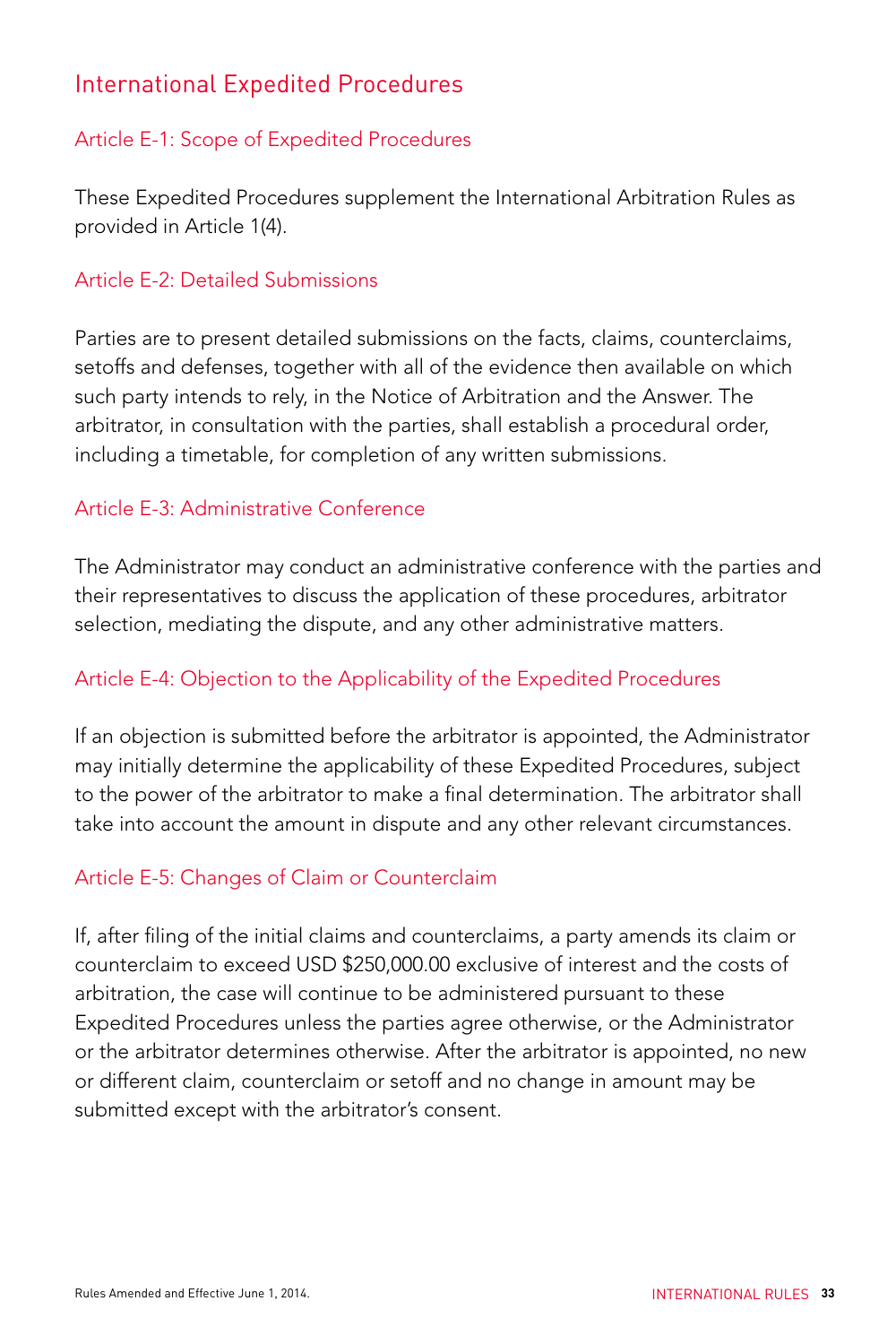# Article E-6: Appointment and Qualifications of the Arbitrator

A sole arbitrator shall be appointed as follows. The Administrator shall simultaneously submit to each party an identical list of five proposed arbitrators. The parties may agree to an arbitrator from this list and shall so advise the Administrator. If the parties are unable to agree upon an arbitrator, each party may strike two names from the list and return it to the Administrator within 10 days from the transmittal date of the list to the parties. The parties are not required to exchange selection lists. If the parties fail to agree on any of the arbitrators or if acceptable arbitrators are unable or unavailable to act, or if for any other reason the appointment cannot be made from the submitted lists, the Administrator may make the appointment without the circulation of additional lists. The parties will be given notice by the Administrator of the appointment of the arbitrator, together with any disclosures.

# Article E-7: Procedural Conference and Order

After the arbitrator's appointment, the arbitrator may schedule a procedural conference call with the parties, their representatives, and the Administrator to discuss the procedure and schedule for the case. Within 14 days of appointment, the arbitrator shall issue a procedural order.

#### Article E-8: Proceedings by Written Submissions

In expedited proceedings based on written submissions, all submissions are due within 60 days of the date of the procedural order, unless the arbitrator determines otherwise. The arbitrator may require an oral hearing if deemed necessary.

#### Article E-9: Proceedings with an Oral Hearing

In expedited proceedings in which an oral hearing is to be held, the arbitrator shall set the date, time, and location of the hearing. The oral hearing shall take place within 60 days of the date of the procedural order unless the arbitrator deems it necessary to extend that period. Hearings may take place in person or via video conference or other suitable means, at the discretion of the arbitrator. Generally, there will be no transcript or stenographic record. Any party desiring a stenographic record may arrange for one. The oral hearing shall not exceed one day unless the arbitrator determines otherwise. The Administrator will notify the parties in advance of the hearing date.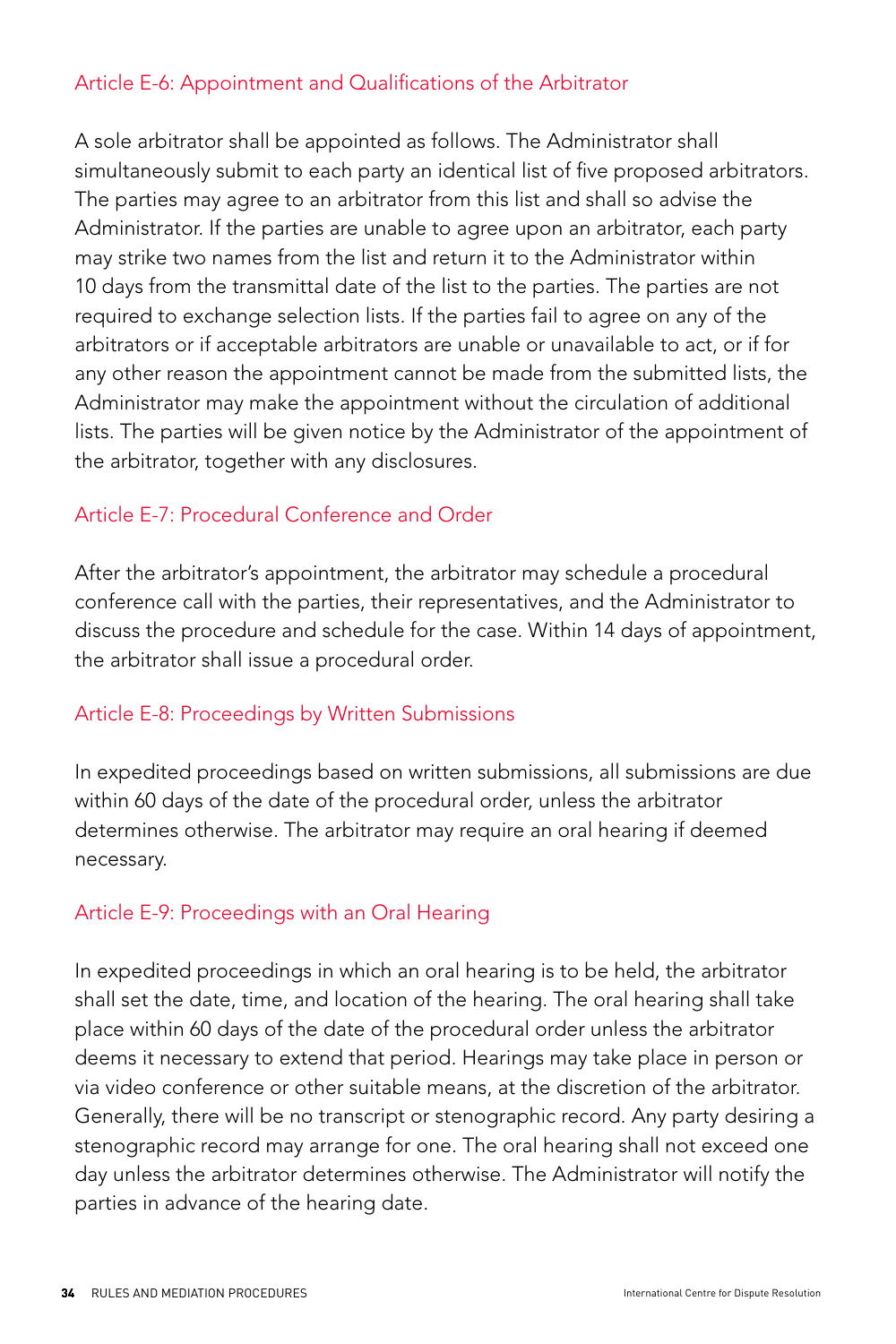#### Article E-10: The Award

Awards shall be made in writing and shall be final and binding on the parties. Unless otherwise agreed by the parties, specified by law, or determined by the Administrator, the award shall be made not later than 30 days from the date of the closing of the hearing or from the time established for final written submissions.

# Administrative Fees

Administrative Fee Schedules

*FOR THE CURRENT ADMINISTRATIVE FEE SCHEDULE, PLEASE VISIT www.adr.org/internationalfeeschedule.*